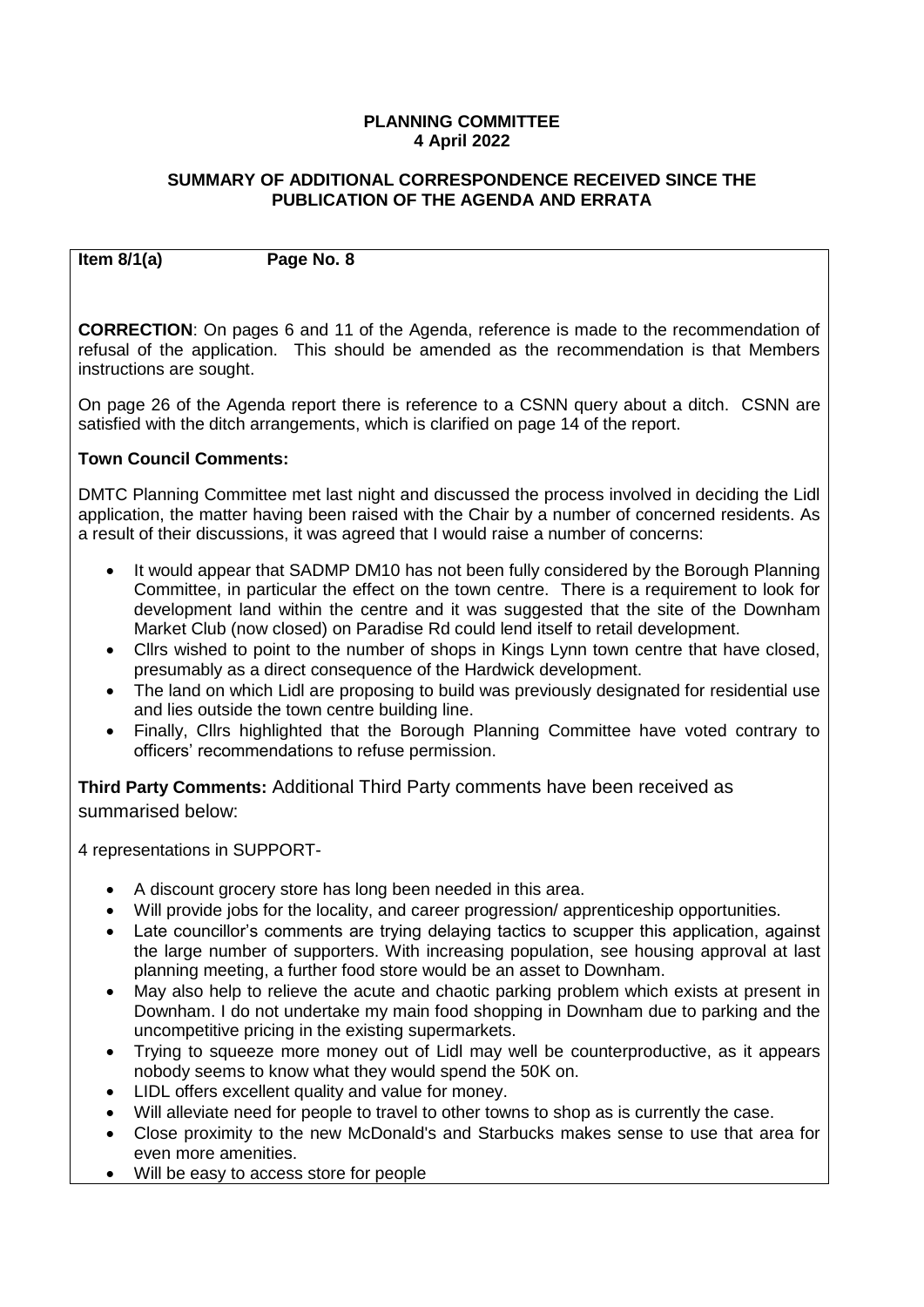- Provide variety for residents
- Potential for LIDL to support community projects eg, building playgrounds
- Keeping the town developing and therefore being attractive for further investment, better infrastructure and working age families
- Giving people choice and supporting their democratic rights of voting for how they want their town to look and feel
- Catering for a growing population

1 letter of OBJECTION –

- Noise
- Residential amenity
- Traffic/ Highways
- Detracts from the appearance of the entrance to the town and loss of the beautiful rural walk at the back of the field.
- The traffic consequences of the development could be horrendous. Traffic will build up on roundabout as a result of McDonalds/ Starbucks and LIDL. Residents walking would have to cross Bexwell Rd on foot with no pedestrian crossing – potential for serious accidents.
- Roundabout is an important junction. This could also impact the Marham airbase traffic.
- Alternative sites should be considered due to traffic.

**Cllr Ryves**: Comments received as follows:

A LIDL in Downham will increase price competition and choice and is potentially a good thing. But the site proposed is out of town in an area considered countryside, it will encourage car use and will reduce footfall in the town centre. Officers had considered whether there is an alternative site available which would be supportive of the Town Centre, they found none.

The Council has a statutory duty to protect and maintain the viability of town centres, and LIDL accepts that their development will indeed be damaging so have proposed a somewhat token financial contribution to mitigate impacts from their store on the town centre.

It now seems that the generosity of LIDL is indeed restricted to a pocket money £50,000 and the Town Council has not been able to negotiate a more meaningful sum which would allow for significantly supportive actions. This is somewhat wretched - LIDL's sales in the UK in 2020 were almost £7bn with over 920 stores. For the planning committee which was "minded" to accept the application in what I consider a spineless reaction to populism and a blatant disregard for planning policies this might present a dilemma.

Additionally, there is no traffic impact statement on the consequences of the greatly increased traffic flow on the Bexwell Road ( I estimate that LIDL's will generate around 3,000 vehicle movements a day on top of perhaps 2,000 happy eaters at McDonalds, the majority of whom will be drive thru. I fear gridlock on the Bexwell Road.

Possible outcomes-

(1) Should LIDL be refused I am sure that they would look at other options as there would be no reasons to appeal on planning grounds. Morrisons in their submission warned that if LIDL were to proceed then they would need to reconsider the future of their store. Recently, Morrisons, which in 2019 invested £1.5m in refurbishing this store, has closed stores in Crawley, Shirley, Swindon and Wigan. To my mind a transfer of ownership to LIDL could be the best outcome. Afterall, in October 2021, private equity interests purchased Morrisons so it is no longer the clear custodian of the family values which built it up.

(2) On planning grounds, it is clear that this application should be rejected. If the committee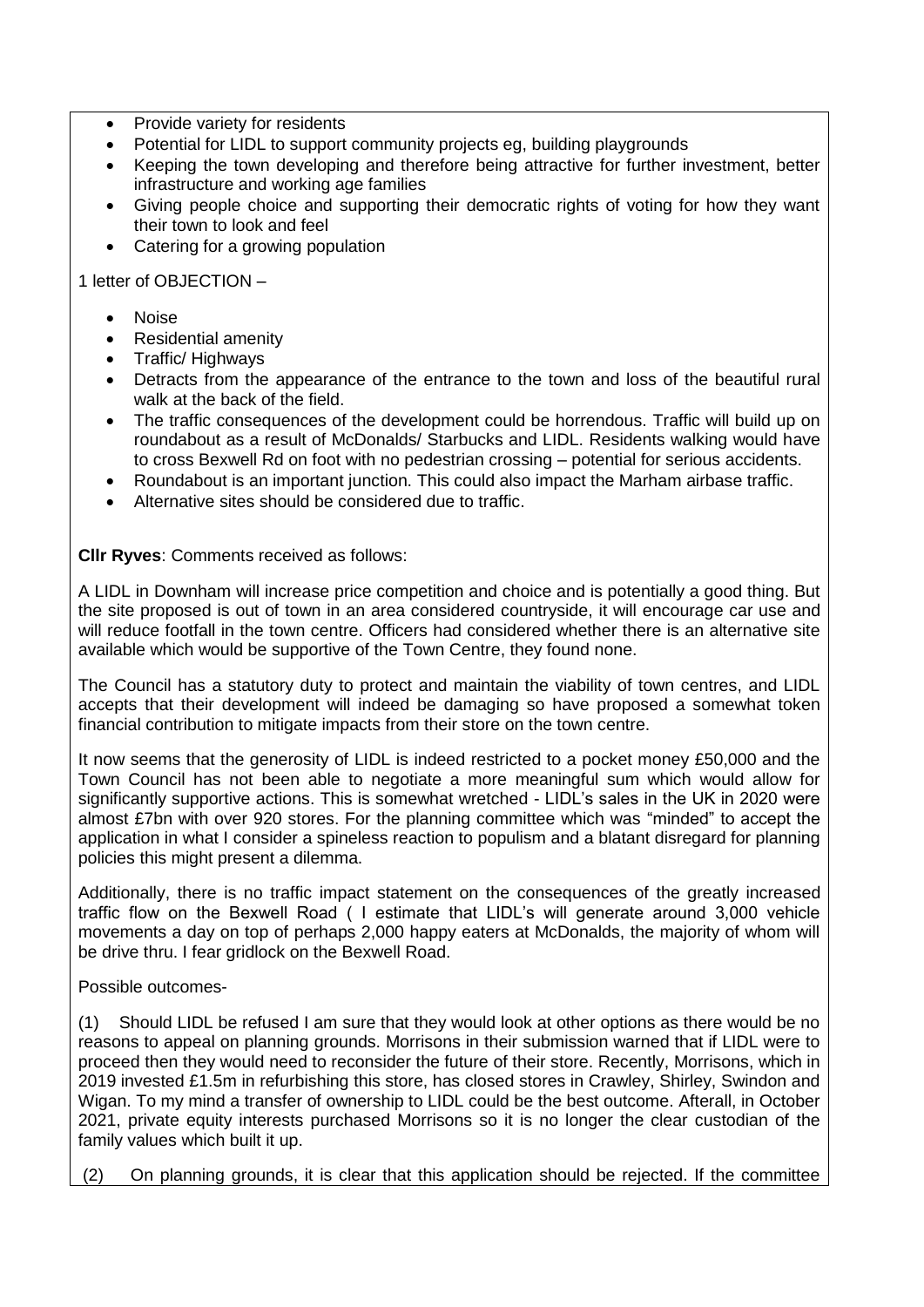confirms its mindfulness to accept in spite of the miserliness of LIDL, than I believe that restrictions need to be placed on this site, both to prevent its transfer of ownership to a non discount supermarket , LIDL having been the stalking horse to get through planning, and to limit the damage to the town centre. The obvious such restriction will be to limit the number of Discounted lines that the site can offer. This could be reviewed over time to allow existing retailers to adapt to the new competitor.

(3) I would be more supportive if the amount offered by LIDL was meaningful and personally would like to see a local bus service underwritten by LIDL linking all parts of Downham to their store and to the town centre, and also to outlying villages to mitigate the increased car use their plans will create. Such a scheme increases consumer choice, supports the town centre as it transitions away from retail and supports those who do not have the vehicles necessary to take advantage of supposed lower prices.

(4) It remains within the remit of the planning committee to defer a decision until a more acceptable mitigation plan is put forward by LIDL's who I think got a bit greedy in their reading of the support implied by the committee who will now have had time to consider what represents acceptable mitigation. This is a discussion I look forward to hearing.

Can you advise me please on the significance of the LIDL application being in the name of LIDL?

To my mind and from looking at the comments from the public and those from Councillors at the April meeting it seems that many are wanting a discount store in Downham Market such that it is highly relevant that the applicant is LIDL, in that if it were say Waitrose or ASDA it would be a less emotionally charged application.

What is the possibility of any decision to approve being capable of challenge by a party considering themselves financially compromised by a successful application where it can be demonstrated that the committee has favoured LIDL as an applicant and is minded to grant an approval over officer recommendations for the principal reason of the identity of the applicant?

Additionally there is clearly a possibility of the applicant selling the land on to another party with planning consent - what can be done to ensure that if approved this site will be available only for a recognised discount retailer?

## **Assistant Director's comments:**

Comments from the Town Council are noted. The assessment of the proposal against policy CS10 is discussed within the Committee Report. The application site was not designated for residential development in the adopted Local Plan.

Third party comments are noted and these issues are discussed within the Committee Report.

Cllr Ryves comments are noted and the points raised are for debate at the Planning Committee meeting. In terms of the 'traffic impact statement' on the consequences of the cumulative development; the Transport Assessment and the Travel Plan submitted by the applicant has included projected traffic movements. In response to this the Local Highway Authority has no objections to the scheme. These documents are all available online.

If Members recommended approval of the application, it would be necessary to limit the planning consent to that of a discount retailer. The retail assessment work, and potential impacts on the town centre, were based on the store being a discount retailer. A standard supermarket operator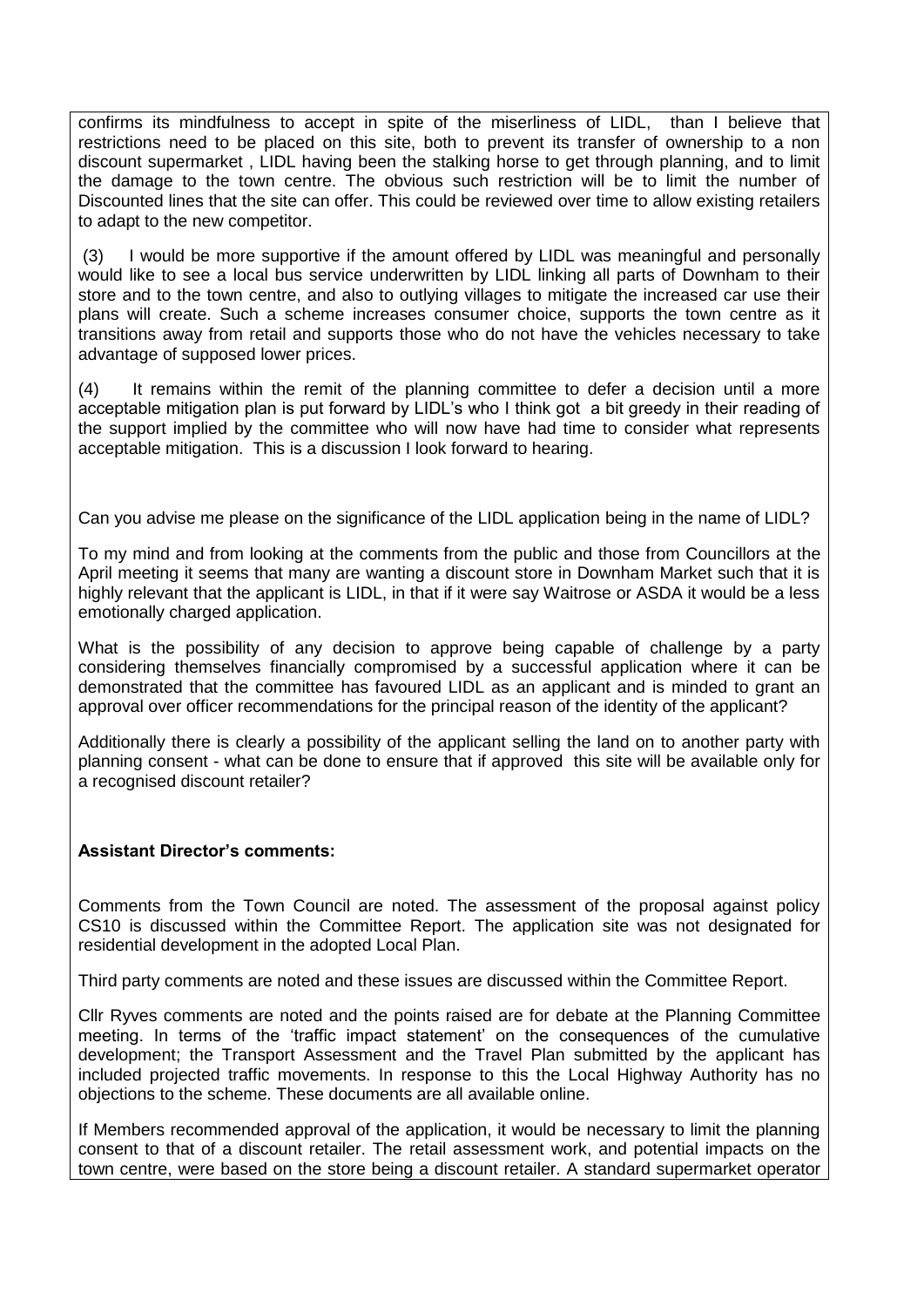would be likely to have a different impact on the town centre. Therefore, it is recommended that conditions would be attached which restrict the gross internal floorspace, the net retail floor area, the total retail sales area for sale and display of convenience goods and the total retail sales area for the sale and display of comparison goods. In addition the range/number of product lines would be limited. These conditions would ensure that the planning consent was specific to a discount retailer rather than a general supermarket model as advised by our Retail Planning Consultant. Conditions would also be attached preventing the subdivision of the retail unit into smaller units, and restricting any concession units within the application site.

**Below are a list of draft conditions in case Committee determine to approve this application. Note that the pre-commencement conditions have not yet been agreed by the agent:** 

1. The development hereby permitted shall be begun before the expiration of three years from the date of this permission.

Reason: To comply with Section 91 of the Town and Country Planning Act, 1990, as amended by Section 51 of the Planning and Compulsory Purchase Act, 2004.

2. The development hereby permitted shall be carried out in accordance with the following approved plans: 7783L-06, 7782L-17, 7783L-18, 7783L-19, 7783L-20, DWG 00 Rev.2, DWG 01 Rev.2, 1367-001 Rev.B, 20-096-01 Rev.B, SCP/200469/ATRSK05 Rev.B, SCP/200469/SK05 Rev.B, 16-2066-004 Rev.P1.

Reason: For the avoidance of doubt and in the interests of proper planning.

3. The development shall be built in accordance with the submitted flood risk assessment and drainage strategy (Flood Risk Assessment | Lidl Downham Market | Cora IHT | Ref: Project No: 16-2066, Document No: T001 | Rev: Issue 3 | Dated: 08 March 2022) and the following additional supporting documents/drawings/reports:

• The revised drainage area plan drawing (Drainage Area Plan | Downham Market | Cora IHT | Drawing No: 16-2066-002 | Rev: P2 | Dated: February 2022).

• The exceedance route drawing (Anticipated Exceedance Flow Plan | Downham Market | Cora IHT | Drawing No: 16-2066-003 | Rev: P1 Dated: February 2022).

The schematic drainage layout adopted must be that demonstrated in the final submitted drainage strategy drawing (Drainage Strategy 1 of 2 | Downham Market | Drawing No: 16- 2066-001 | Rev: P3 | Dated: February 2022). The approved scheme will be implemented prior to the first use of the development.

Reason To prevent flooding in accordance with National Planning Policy Framework (NPPF) paragraph 167,169 and 174 by ensuring the satisfactory management of local sources of flooding surface water flow paths, storage and disposal of surface water from the site in a range of rainfall events and ensuring the SuDS proposed operates as designed for the lifetime of the development

4. SHC 05 - Prior to the first use of the development hereby permitted the vehicular access shall be constructed in accordance with a detailed scheme to be agreed in writing with the Local Planning Authority in accordance with the highways specification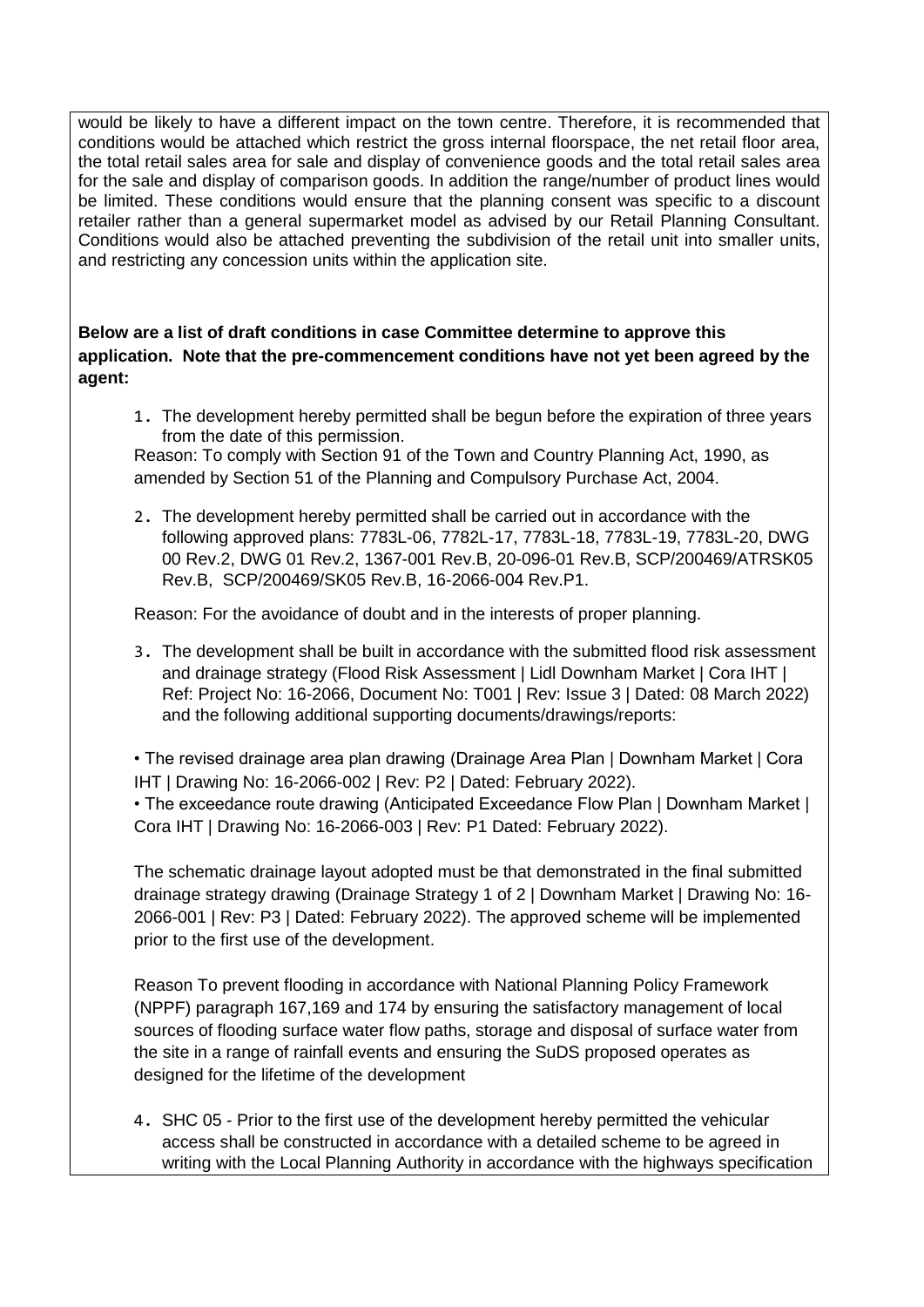(for the first 10 metres into the site) and thereafter retained at the position shown on the approved plan. Arrangement shall be made for surface water drainage to be intercepted and disposed of separately so that it does not discharge from or onto the highway.

Reason: To ensure construction of a satisfactory access and to avoid carriage of extraneous material or surface water from or onto the highway in the interests of highway safety.

5. SHC 07 - Any access gates/bollard/chain/other means of obstruction shall be hung to open inwards, set back, and thereafter retained a minimum distance of 15 metres from the near channel edge of the adjacent carriageway. Any sidewalls/fences/hedges adjacent to the access shall be splayed at an angle of 45 degrees from each of the outside gateposts to the front boundary of the site.

Reason: In the interests of highway safety enabling vehicles to safely draw off the highway before the gates/obstruction is opened.

6. SHC 10 - The gradient of the vehicular access shall not exceed 1:12 for the first 15 metres into the site as measured from the near channel edge of the adjacent carriageway.

Reason: In the interests of the safety of persons using the access and users of the highway.

7. SHC 17 - Prior to the first occupation/use of the development hereby permitted visibility splays measuring 2.4 metres (as measured back from the near edge of the adjacent highway carriageway) x 70 metres shall be provided to each side of the access where it meets the highway. The splay(s) shall thereafter be maintained at all times free from any obstruction exceeding 0.225 metres above the level of the adjacent highway carriageway.

Reason: In the interests of highway safety in accordance with the principles of the NPPF.

8. SHC 21 - Prior to the first occupation/use of the development hereby permitted the proposed access/on-site car and cycle parking/servicing/loading/unloading/turning/waiting area shall be laid out, demarcated, levelled, surfaced and drained in accordance with the approved plan and retained thereafter available for that specific use.

Reason: To ensure the permanent availability of the parking/manoeuvring areas, in the interests of satisfactory development and highway safety.

9. SHC 23 Development shall not commence until a scheme detailing provision for on-site parking for construction workers for the duration of the construction period has been submitted to and approved in writing by the Local Planning Authority. The scheme shall be implemented throughout the construction period.

Reason: To ensure adequate off-street parking during construction in the interests of highway safety. This needs to be a pre-commencement condition as it deals with the construction period of the development.

10. SHC 24A - Prior to the commencement of any works a Construction Traffic Management Plan and Access Route which shall incorporate adequate provision for addressing any abnormal wear and tear to the highway together with wheel cleaning facilities shall be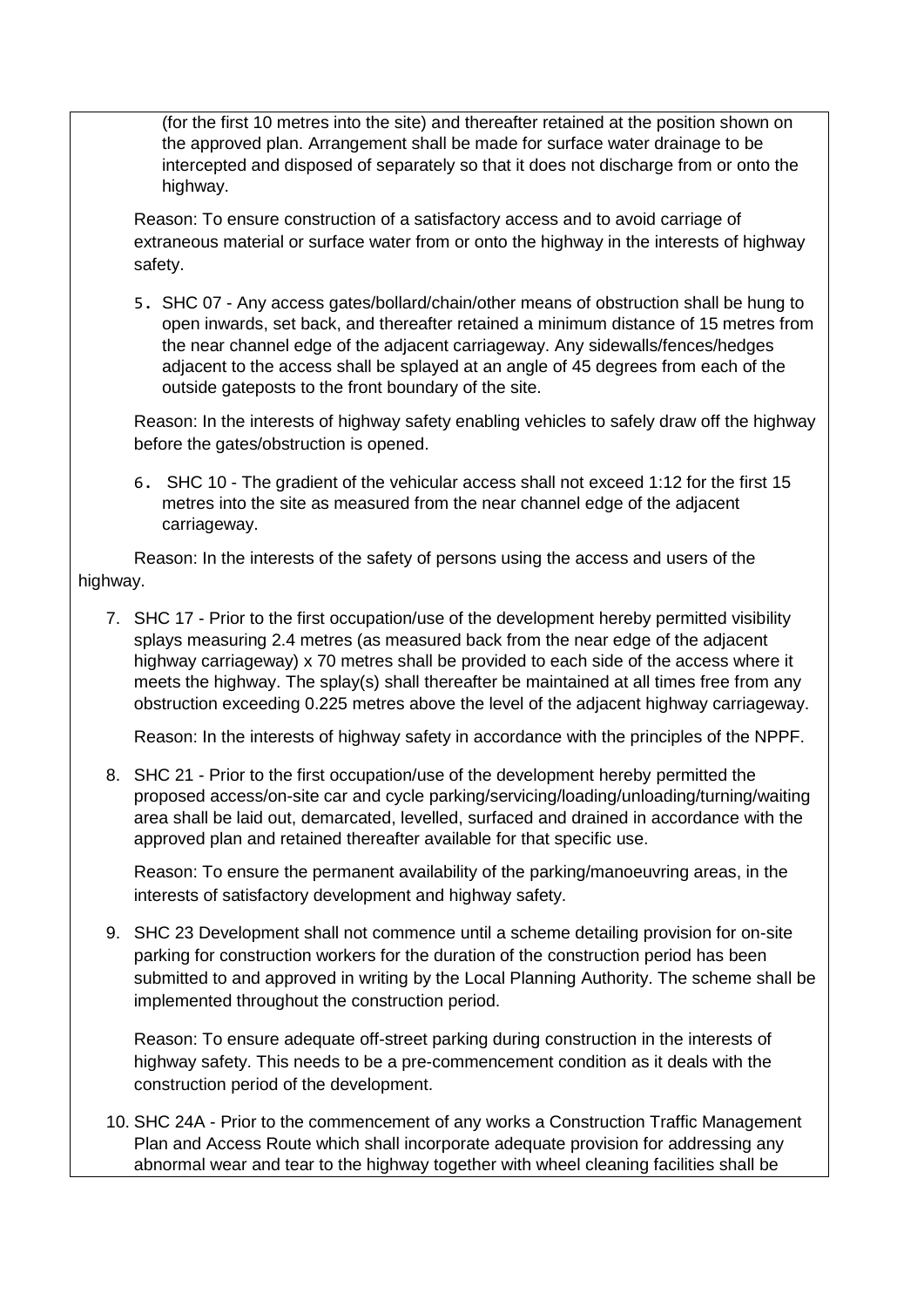submitted to and approved in writing by the Local Planning Authority together with proposals to control and manage construction traffic using the 'Construction Traffic Access Route' and to ensure no other local roads are used by construction traffic.

Reason: In the interests of maintaining highway efficiency and safety. This needs to be a pre-commencement condition as it deals with safeguards associated with the construction period of the development.

11. SHC 24B For the duration of the construction period all traffic associated with (the construction of) the development will comply with the Construction Traffic Management Plan and use only the 'Construction Traffic Access Route' and no other local roads unless approved in writing with the Local Planning Authority.

Reason: In the interests of maintaining highway efficiency and safety.

12. SHC 33A -Notwithstanding the details indicated on the submitted drawings no works above slab level shall commence on site unless otherwise agreed in writing until detailed drawings for the off-site highway improvement works (including the provision of a RHTL, pedestrian refuge island, frontage footway, footway links to the adjacent bus stops and DDA bus stop improvements) as indicated (in part) on Drawing No. (s) SCP/200469/SK05 rev B) have been submitted to and approved in writing by the Local Planning Authority.

Reason: To ensure that the highway improvement works are designed to an appropriate standard in the interest of highway safety and to protect the environment of the local highway corridor.

13. SHC 33B - Prior to the first use of the development hereby permitted the off-site highway improvement works (including Public Rights of Way works) referred to in Part A of this condition shall be completed to the written satisfaction of the Local Planning Authority.

Reason: To ensure that the highway network is adequate to cater for the development proposed

14. In the event that contamination is found at any time when carrying out the approved development that was not previously identified it must be reported in writing immediately to the Local Planning Authority. An investigation and risk assessment must be undertaken in accordance with current best practice, and where remediation is necessary a remediation scheme must be prepared, which is subject to the approval in writing of the Local Planning Authority. Following completion of measures in the approved remediation scheme, a verification report must be prepared, which is subject to the approval in writing of the Local Planning Authority. In the event that contamination is found at any time when carrying out the approved development that was not previously identified it must be reported in writing immediately to the Local Planning Authority. An investigation and risk assessment must be undertaken in accordance with current best practice, and where remediation is necessary a remediation scheme must be prepared, which is subject to the approval in writing of the Local Planning Authority. Following completion of measures in the approved remediation scheme, a verification report must be prepared, which is subject to the approval in writing of the Local Planning Authority.

Reason: In the interests of protecting the environment and the future occupants of the development in accordance with the NPPF.

15. Prior to commencement of development, a detailed Construction Environmental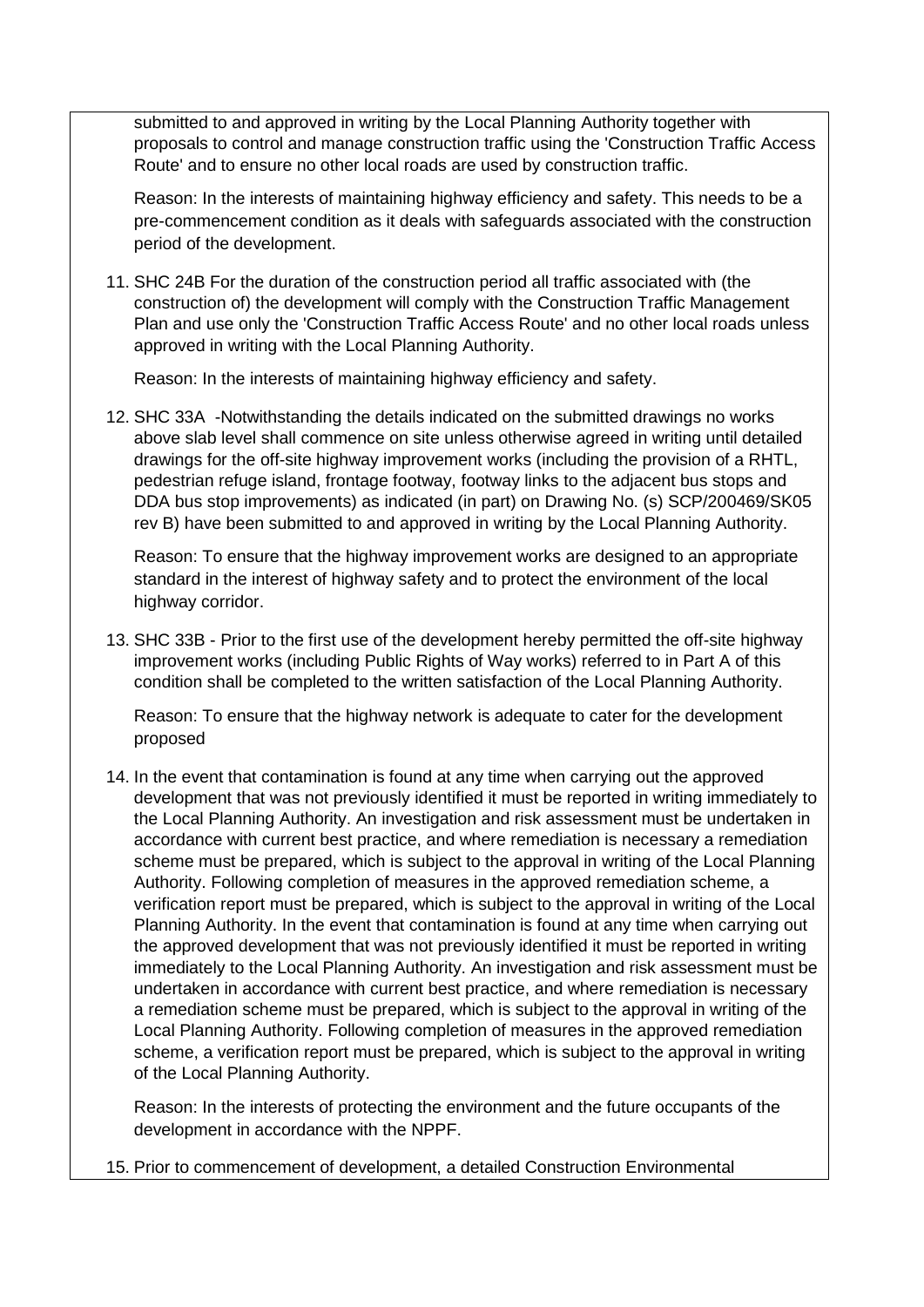Management Plan must be submitted to and approved by the Local Planning Authority; this must include the mitigation measures proposed in Appendix B of the AQA to protect residents from construction dust. The scheme shall be implemented as approved.

Reason: In the interests of the amenities of the locality in accordance with the NPPF. This needs to be a pre-commencement condition given the dust emissions that could arise during the construction phase.

16. The lighting hereby approved shall be constructed strictly in accordance with drawing number 'DWG 01 Rev 2.' Lighting shields shall be installed on the three western lighting columns as depicted on this drawing.

Reason: In the interests of minimising light pollution and to safeguard the amenities of the locality in accordance with the NPPF.

17. The development hereby approved shall be constructed in accordance with the site layout plan drawing number 7782L-17 and the swept path drawing SCP/200469/ATRSK05 Rev.B. Delivery vehicles shall only use the turning route shown on these drawings.

Reason: To ensure that the amenities of neighbours are safeguarded in accordance with the NPPF.

18. No deliveries shall be taken at or despatched from the site outside the hours of 07:00- 22:00 hours Monday to Saturday (including Bank/Public Holidays) and 10:00-16:00 hours Sundays.

Reason: In order that the Local Planning Authority may retain control over the development in the interests of the amenities of the locality in accordance with the NPPF.

- 19. The store opening hours shall only be between the hours of 07:00-23:00 hours Monday to Saturday (including Bank/Public Holidays) and 10:00-16:00 on Sunday, unless otherwise approved in writing by the Local Planning Authority. Reason: In order that the Local Planning Authority may retain control over the development in the interests of the amenities of the locality in accordance with the NPPF.
- 20. Prior to commencement of development a detailed construction management plan must be submitted to and approved by the Local Planning Authority; this must include proposed timescales and hours for the construction phase, deliveries/collections and any piling. The scheme shall also provide the location of any fixed machinery, their sound power levels, the location and layout of the contractor compound, the location of contractor parking, proposed attenuation and mitigation methods to protect residents from noise, dust, lighting and litter, and communication methods to the surrounding residents regarding the construction phases and likely disruptions. The scheme shall be implemented as approved.

Reason: To ensure that the amenities of future occupants are safeguarded in accordance with the NPPF.

21. All hard and soft landscape works shall be carried out in accordance with the approved details as shown on drawing number 20-096-01 Rev.B. The works shall be carried out prior to the occupation or use of any part of the development or in accordance with a programme to be agreed in writing with the Local Planning Authority. Any trees or plants that within a period of 5 years from the completion of the development die, are removed or become seriously damaged or diseased, shall be replaced in the next planting season with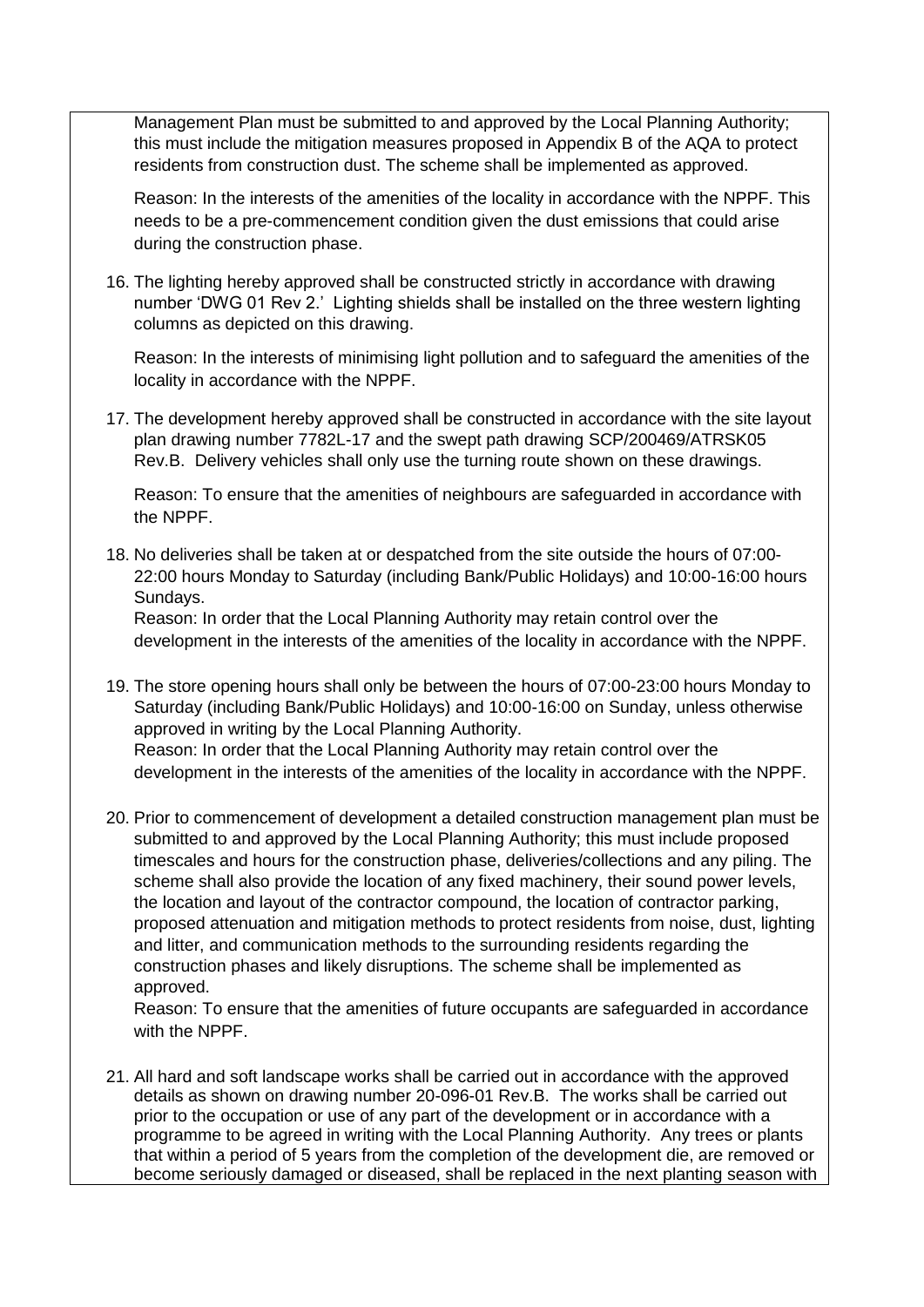others of similar size and species as those originally planted, unless the Local Planning Authority gives written approval to any variation.

Reason: To ensure that the work is carried out within a reasonable period in accordance with the NPPF

The development hereby approved shall be constructed in accordance with the – and email dated 24 March 2022 from Estrada Ecology and these mitigation measures.

- 22. The foodstore hereby permitted shall be subject to the following restrictions:
	- i. The total gross internal floorspace shall not exceed 2,175 sq.m including any mezzanine floorspace.
	- ii. The net retail floor area (excluding checkouts, lobbies, concessions, restaurants, customer toilets and walkways behind the checkouts) shall not exceed 1,414 sq.m including any mezzanine floorspace.
	- iii. The total retail sales area for the sale and display of convenience goods shall not exceed 1,131 sq.m including any mezzanine floorspace.
	- iv. The total retail sales area for the sale and display of comparison goods shall not exceed 283 sq.m including any mezzanine floorspace.
	- v. The development shall only be used as a Class E(a) retail foodstore and shall be restricted to 'limited product line deep discount retailing' and shall be used for no other purpose falling within Class E of the Town and Country Planning (Use Classes) (Amendment) Regulations 2020 (or any order revoking or re-enacting or amending that order with or without modification). 'Limited product line deep retailing' shall be taken to mean the sale of no more than 4,000 individual product lines.

Reason: For the avoidance of doubt and to ensure that the permitted development does not have a negative impact on the vitality and viability of nearby defined centres in the locality in accordance with the NPPF and Development Plan.

- 23. The foodstore hereby permitted shall be used as a single unit, and shall not be subdivided into two or more retail units without express planning permission being granted by the Local Planning Authority. Reason for condition:- To safeguard the vitality and viability of nearby defined centres.
- 24. No concession units shall be provided within the foodstore without express planning permission being granted by the Local Planning Authority. Reason for condition:- To safeguard the vitality and viability of nearby defined centres
- 25. The development shall be carried out in accordance with mitigation measures within the Preliminary Ecological Appraisal Survey Report (SQ-105) dated 2 October 2020 and within the email from Estrada Ecology dated 24.3.22 which explained that the site be stripped under a working method statement to include a finger tip search of the ditch and habitat manipulation of the site. If any hedges/trees are removed within the breeding bird season (typically March to September inclusive) a pre-works breeding bird survey will be required. Reason: To ensure the protection of protected species in accordance with Section 15 of the NPPF and the Conservation of Habitats and Species Regulations 2017.
- 26. The development shall be carried out in accordance with the Travel Plan by SCP reference SCP/200469/TP/1 dated October 2020. The approved Travel Plan shall be implemented in accordance with the timetable and targets contained therein and shall continue to be implemented as long as any part of the development is occupied/used subject to approved modifications agreed by the Local Planning Authority as part of the annual review.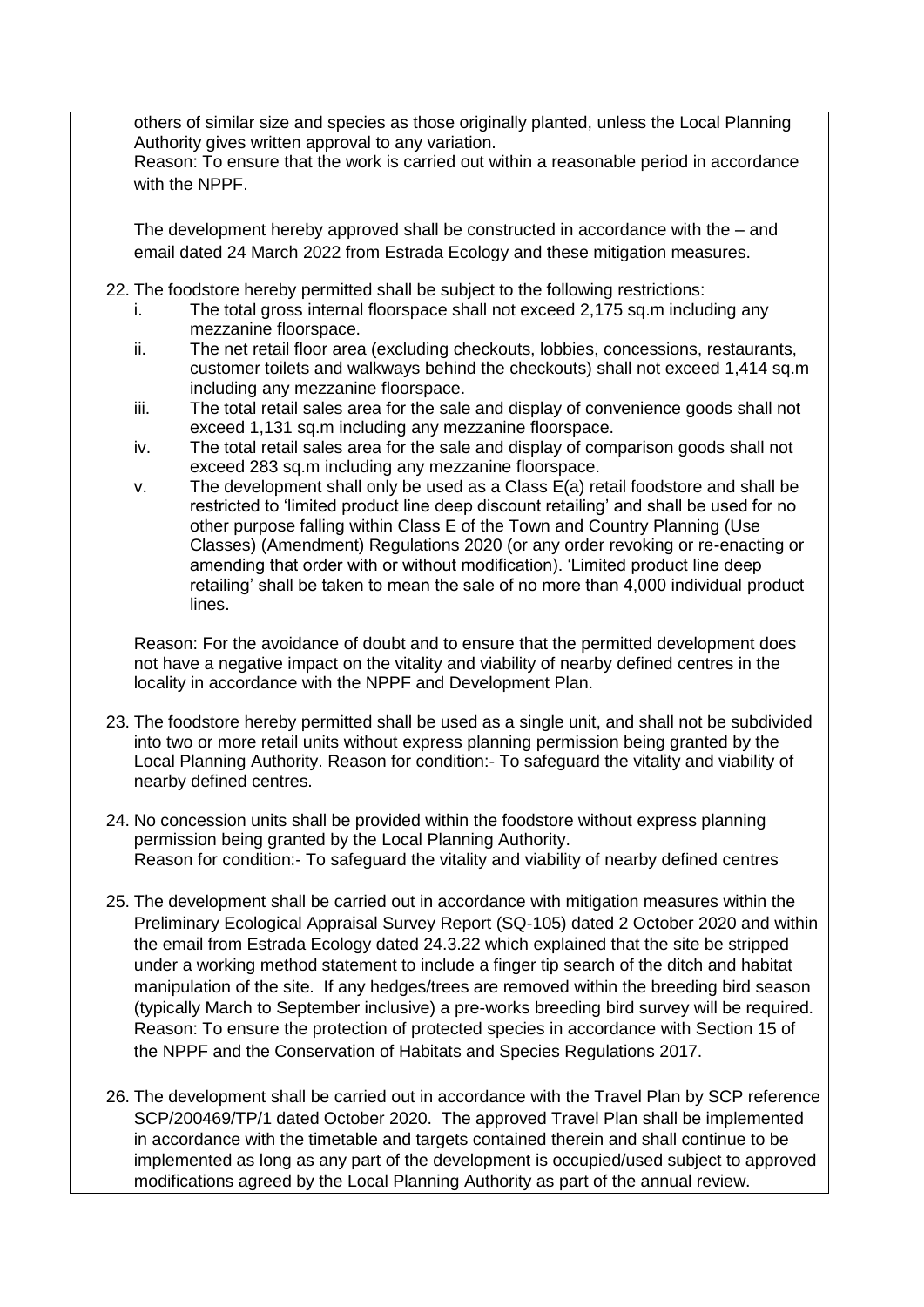Reason: To encourage sustainable ways to access the store in the interests of sustainability and to comply with the NPPF.

27. Notwithstanding details as shown on the approved plans, prior to the commencement of development full details of the acoustic barriers as shown on Drawing No 20-096-01 Rev.B shall be submitted and agreed by the Local Planning Authority. The acoustic barriers shall be installed subject to a timetable to be agreed by the Local Planning Authority and shall be retained thereafter in perpetuity.

Reason: In order that the LPA may retain control over the development in the interests of the amenities of the locality in accordance with the NPPF.

28. The development shall be implemented in accordance with the Assessment of noise from proposed mechanical services, deliveries and car parking Noise Report by Noise Assess Ltd reference 13091.03.v1 dated November 2020.

Reason: To ensure that the amenities of neighbours are safeguarded in accordance with the NPPF.

#### **Item 8/1(b) Page No. 30**

# **CORRECTIONS:**

Reference to 10m on Page 42 should read 16m. The correct distance from Plot 9 to the edge of the site boundary (north) is 16m. This does not include approximately 5m of highway verge shown on the plans before the formal edge of the carriageway.

Page 32 - For clarity, the Applicant is County Councillor Tony White, who is not a current Borough Councillor.

The Housing Supply figure has been updated and is now 6.24 years. The figure on page 39 of the agenda should therefore be amended.

**Cllr Ryves:** Comments received as follows

Passivhaus is clearly a desirable standard to build to and adds between 3-5% to the build cost where an experienced contractor is used. The concept is to design a building to be airtight and highly insulated such that heating costs are dramatically cut, a quality of great value in an era of high energy costs and growing concern to reduce emissions. So it would indeed be excellent to see dwellings of this standard become the norm, with perhaps the Borough showing the lead. As I recall, the additional cost of the Parkway homes with certain environmental features equated to some £5,000 per home and that seems pretty close to the cost of further upgrading to this demanding standard.

But it does seem to me somewhat disingenuous for the developer to argue that by definition increasing the design spec to that of "passivhaus" automatically renders the property one of exceptional design and therefore compliant with DM3 in being a home of " particularly high quality"

I say that passivhaus is really a construction technique, not a design issue . What DM3 in fact says is that

" in exceptional circumstances the development of small groups of dwellings in..hamlets MAY be considered appropriate where the development is of Particularly High Quality AND would provide significant benefits to the local community"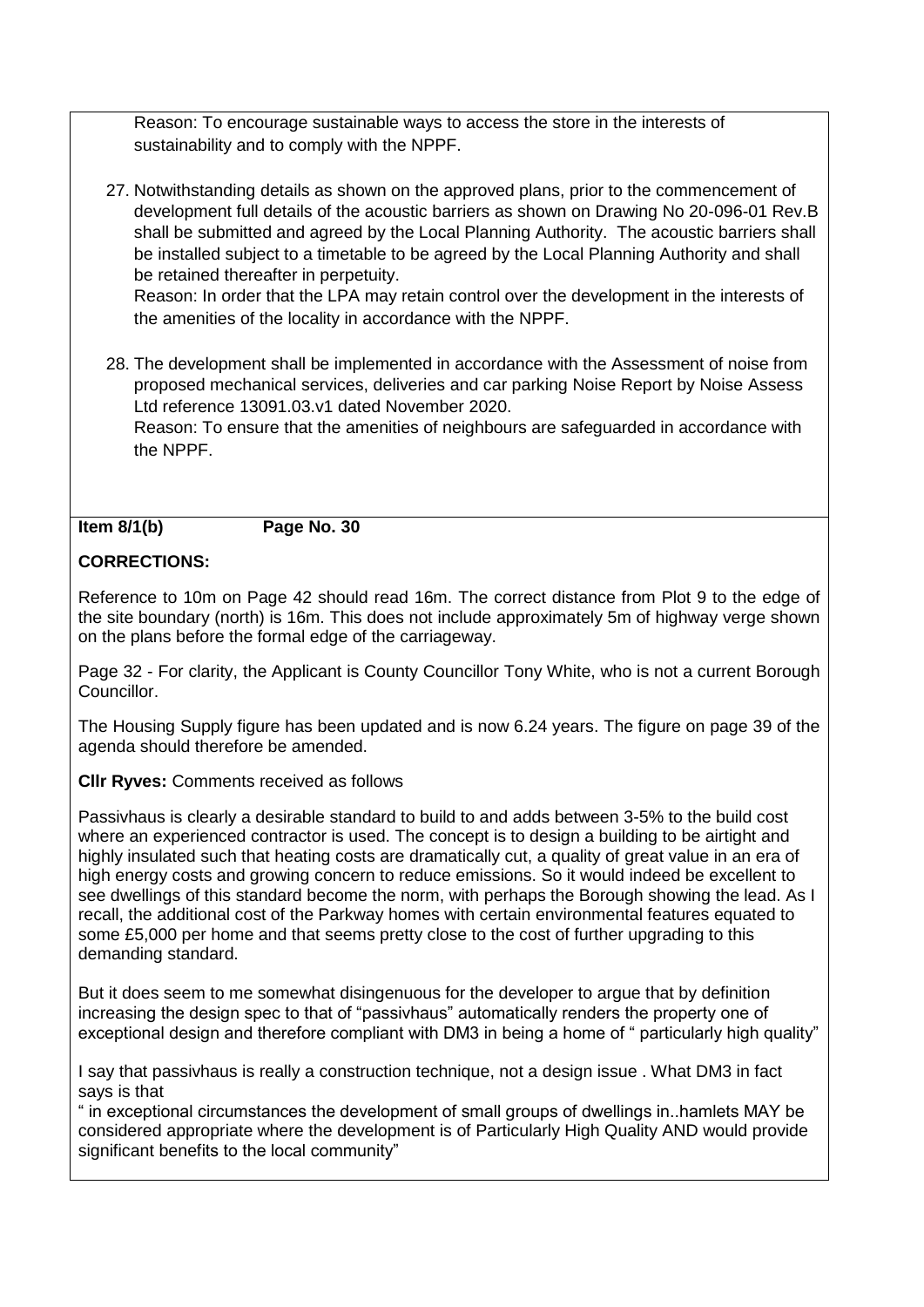It seems in this case the committee is being asked to believe that this development offers both high quality and community benefit. I do not see the latter. Indeed, if this committee accepted this suggestion by the developer presumably the mere suggestion of passivhaus would render invalid all such restrictions on the ability of developers to chew up the countryside as they wished and we would be awash with passivhaus developments as far as the eye could see.

I called this development in partly as I felt it would be very useful for councillors to understand the passivhaus design metric and to therefore encourage its general use, so that we as a Borough can become known for the quality of our new builds. But I do not for one second believe that it would be appropriate to override considered development policies just because this excellent standard is being applied, especially where this is a development on a countryside side in a hamlet that is seeing a fair amount of development well in excess of local need.

Additionally, there are clear concerns as to the safety of the access to the Methwold road, where I completely disagree with the wisdom of highways who seem to have no objection! It is clear that without enforcement only 50% of users abide by the speed limit. I was surprised that the existing development of which this is an extension was permitted, this former being a consequence of the failure by the Borough to demonstrate a 5 year land supply .

Finally, not only is road speed not enforced here but the entrance to this proposed development is really not safe being on a hill, a fact that will become apparent to councillors if they require a site visit to reach their conclusion and a concern which is constantly expressed to me by residents.

Cllr Ryves also shared a neighbour representation sent directly to him as ward councillor, which references the busy road through Whittington which prevents safe access to the park and suggests provision of a pedestrian crossing and upgrades to play equipment. Cllr Ryves made the following comments in response:

If this scheme is approved there clearly is a community need for equipment of the children's play area and road safety measures, and I would like to see this discussed with the developer under a s106 agreement. This is especially so as this hamlet has had a surprisingly large number of new dwellings recently and infrastructure is lagging.

Having looked at the agent correspondence I am staggered at the implied threats being made. I believe that it is imperative that our parish council has full opportunity to consider what are clearly significant changes made to a scheme on which the pc previously had no comment.

As many I am attracted to the idea of improving the standards of housing in the borough and am concerned that any approval for this scheme unambiguously sets out the standards and certifications required of these proposed dwellings.

**Parish Council:** Comments were received from a member of Northwold Parish Council outlining comments summarised as follows:

- Lack of recreational facilities in Whittington and how to access them safety, crossing A134 is not safe with no formal crossing provision
- Parish Council would like to see formal agreements (via S106) with the developer to provide contributions towards these costs if the application is approved
- No allocated open space within the development and the type of development proposed is such that Whittington's existing park and facilities will be under pressure and these children should have a safe way of crossing the A134 to make use of an updated leisure/recreational space

## **Assistant Director's comments:**

In response to Cllr Ryves comments, in terms of policy DM3 of the SADMPP (2016), this states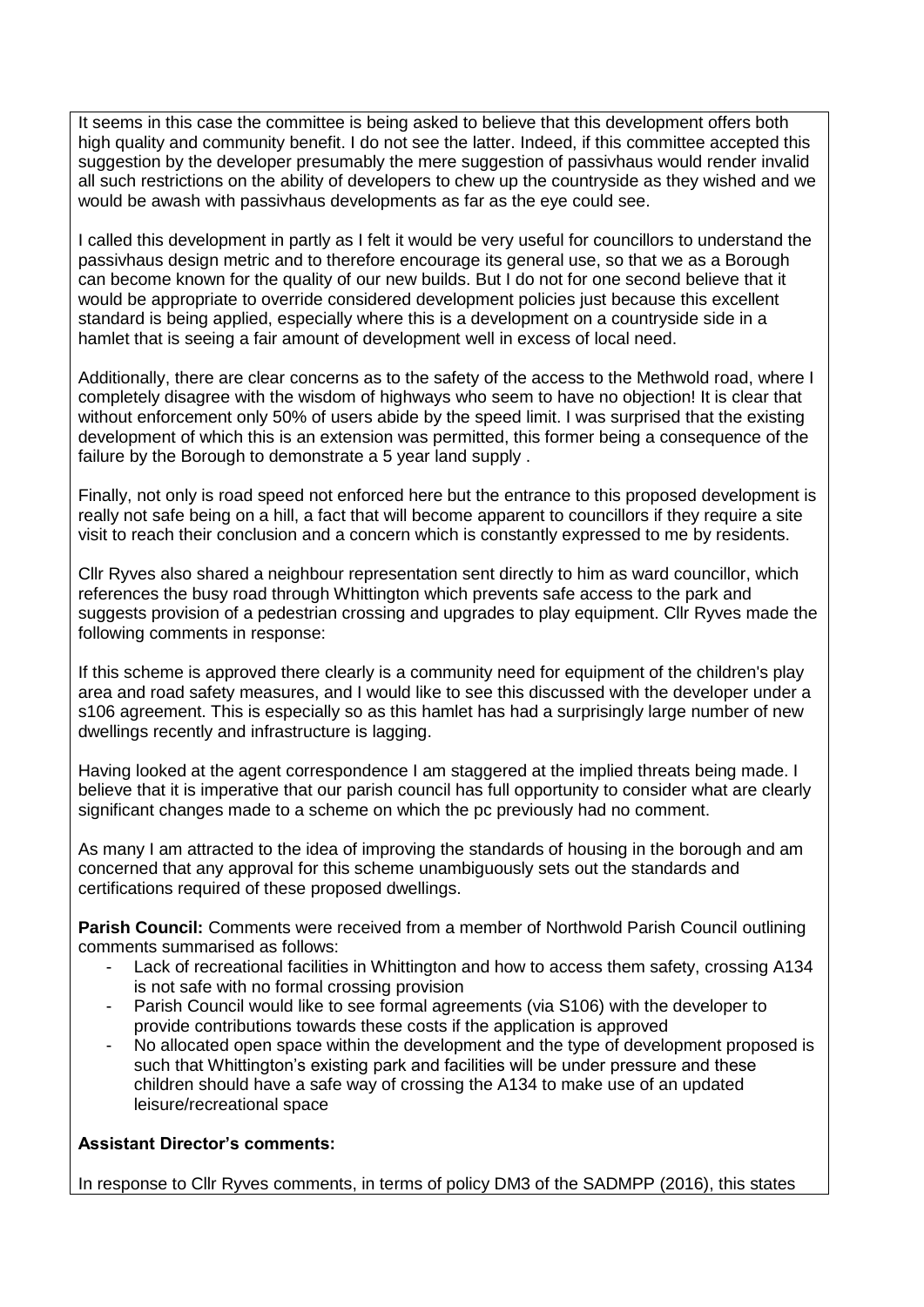that the development of small groups of houses in smaller villages and hamlets may be considered appropriate where the development is of a particularly high quality and would provide significant benefits to the wider community.

Members will need to consider the wording of this policy and whether the proposal site provides any significant benefit to the community, whether the development is of particularly high quality, and whether the construction of 10 dwellings is a 'small group' for the purposes of this policy.

It is your officer's view that there are limited benefits to the community with the scheme for solely housing, although there will be 2 units of affordable housing provided. As discussed throughout the report, the development of the proposal site is considered likely to give rise to adverse impacts on the intrinsic character and beauty of the countryside, in this location. It is your officer's opinion therefore that despite their green credentials in terms of energy use post-construction, the benefits do not outweigh the harm identified.

The lack of existing services and facilities within Whittington is also a consideration, particularly for 10 dwellings, as there are limited opportunities within the village itself that would be supported as a result of the application, and any future occupants would be highly reliant on private vehicles to access services including schools, medical care and work.

The highways concerns are noted although the local highway authority raise no objection.

In reference to comments relating to S106 agreements to include provision of children's play equipment, there is no policy requirement for open space for applications of this size.

#### **Item 8/2(a) Page No. 46**

## **Lead Representative for Heacham Neighbourhood Planning Group comments:**

The Heacham Neighbourhood Plan has passed the Independent Examination and is due to go to referendum in June/July 2022.

Policy 9 (Policy 11 before deletions set out under the Decision Statement prior to be taken to local referendum) of the Heacham Neighbourhood Plan states that 'In order to maintain and improve Heacham's attraction as a quite un-commercialised holiday centre, applications for further holiday accommodation beyond existing defined holiday areas, will only be supported where the proposals:

- Do not have any unacceptable impact on local infrastructure, including green infrastructure

- Are not directly adjacent to any residential areas;

- Can demonstrate a link to wider tourism or land use initiatives that provide demonstrable benefits to the local area.

The application for this extension does not meet any of these criteria.

Further the Lamsey Lane/A149 junction was the subject of most concern and comment in responses to the Neighbourhood Plan Questionnaire. This junction is responsible for the majority of personal injury accidents on this stretch of the A149, and the number of accidents in this location significantly increase in the holiday season. The proposed large extension to this caravan park will significantly increase the traffic at this location.

In addition this is a large extension in the countryside close to the AONB which will cause visual disturbance from the north and south. Policy DM11 of the Local Plan states that 'Small scale proposals for holiday accommodation will not normally be permitted within the Norfolk Coast Area of Outstanding Natural Beauty (AONB) unless it can be demonstrated that the proposal will not negatively impact on the landscape setting and scenic beauty of the AONB or on the landscape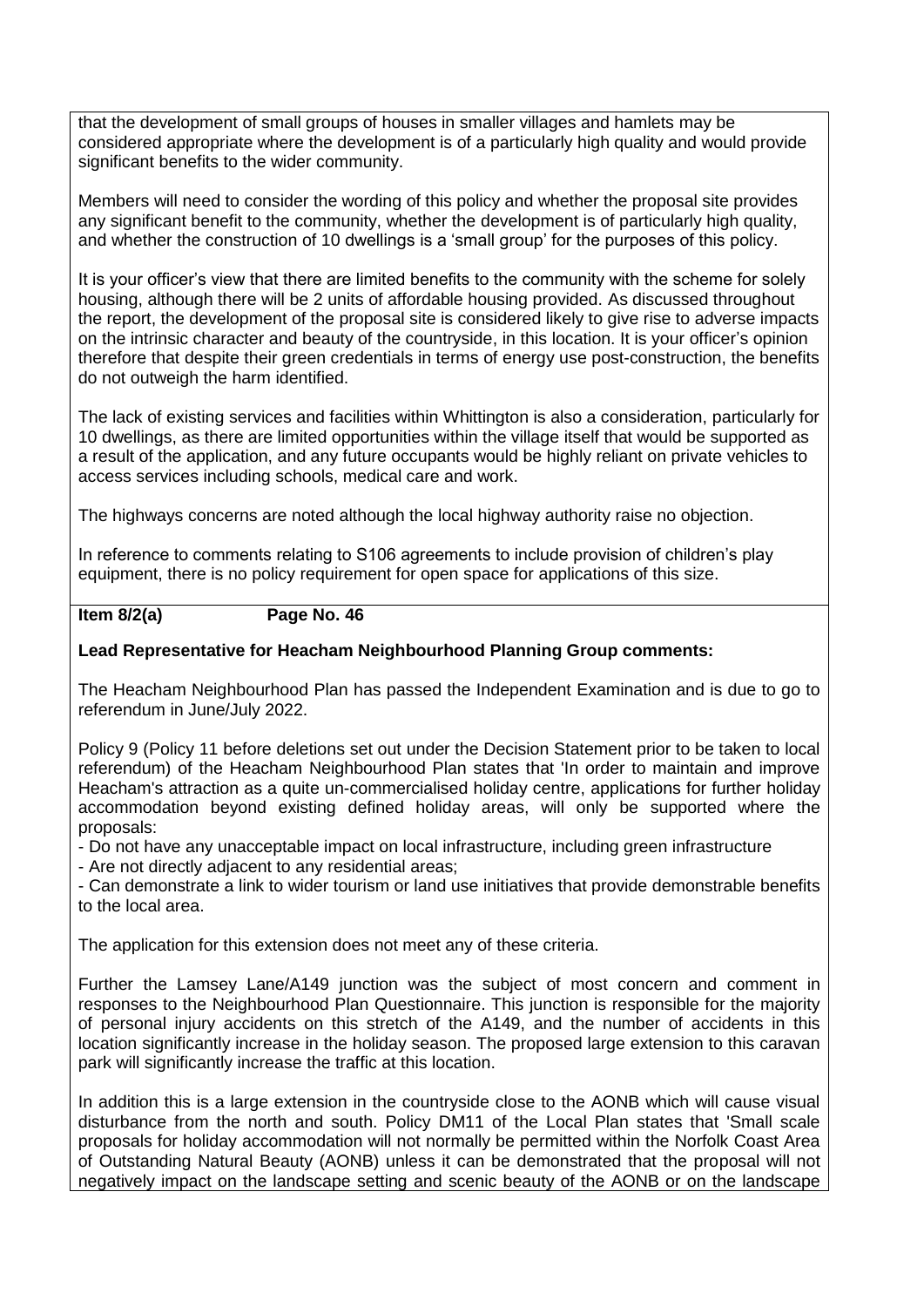setting of the AONB if outside the designated area'.

## **Cllr Terry Parish:** Comments received as follows

This application begins in page 46 of the agenda for the 9th May.

## Page 49

There are later objections from Heacham Parish Council and from the Neighbourhood Plan Group which, I assume, will appear in late correspondence? 

PROW. NO OBECTION etc. And page 56 top. The officer's reply is misleading. The PROW officer referred to damage to the PROW from construction traffic due to the original extension. An error was made not conditioning no access from the PROW then. A condition is needed to prevent construction traffic using the PROW should the committee be minded to approve this, much larger extension to the extension. Also see PROW Officer submission on the planning portal dated 19th Nov 2021. Note that construction traffic using the PROW would have to pass along a residential cul-de-sac, School Road, join the Broadway and pass through other, narrower, residential streets to access the A149.  

The NCC PROW Officer also asked, for example on 15th Nov that the PROW be extended through the site to join Lamsey Lane as Heacham is poorly served for walkers and cyclists. Perhaps this could be conditioned?

## Page 53 bottom.

The officer is dismissive of the Parish Council, the CPRE, and the Norfolk Coast Partnership, all of whom have objected -'Whilst the comments are noted'. The response from the NCP (3rd Nov) doesn't even warrant a note on 'Response to Consultation' page 49. The CPRE's objection (3rd Nov) runs to 3.5 pages with detailed planning references.

## Page 52 middle.

I do note that officers' recognise that this is an 'extension to an extension'. In March 2020 the planning committee approved an extension of 10 caravan units to the existing Meadows Caravan Park. This had two conditions, 5 and 6, relating to screening of the extension by appropriate hedges and landscaping. This was never done and this new application for 36 units, well over three times the size of the original extension, was made instead.

**Cllr Terry Parish:** Further comments received as follows

## Agenda Page 48

This an extension to an extension (not simply an extension to an existing caravan site) which is not yet completed. The 10-caravan extension was given planning permission, by committee, on 3rd March 2020. Conditions made then have not been met (Application ref 19/02115/F).

#### Agenda Page 51

NPPF para 84. 'Sites to meet local business and community needs'. There is no community need. Heacham has 2300 caravans already. This site, with 11 months occupancy, is advertised as suitable for the retired and semi- retired, aka older people. Services for older people are already stretched.

'improving the scope for access by foot and cycle' The PROW officer would like the restricted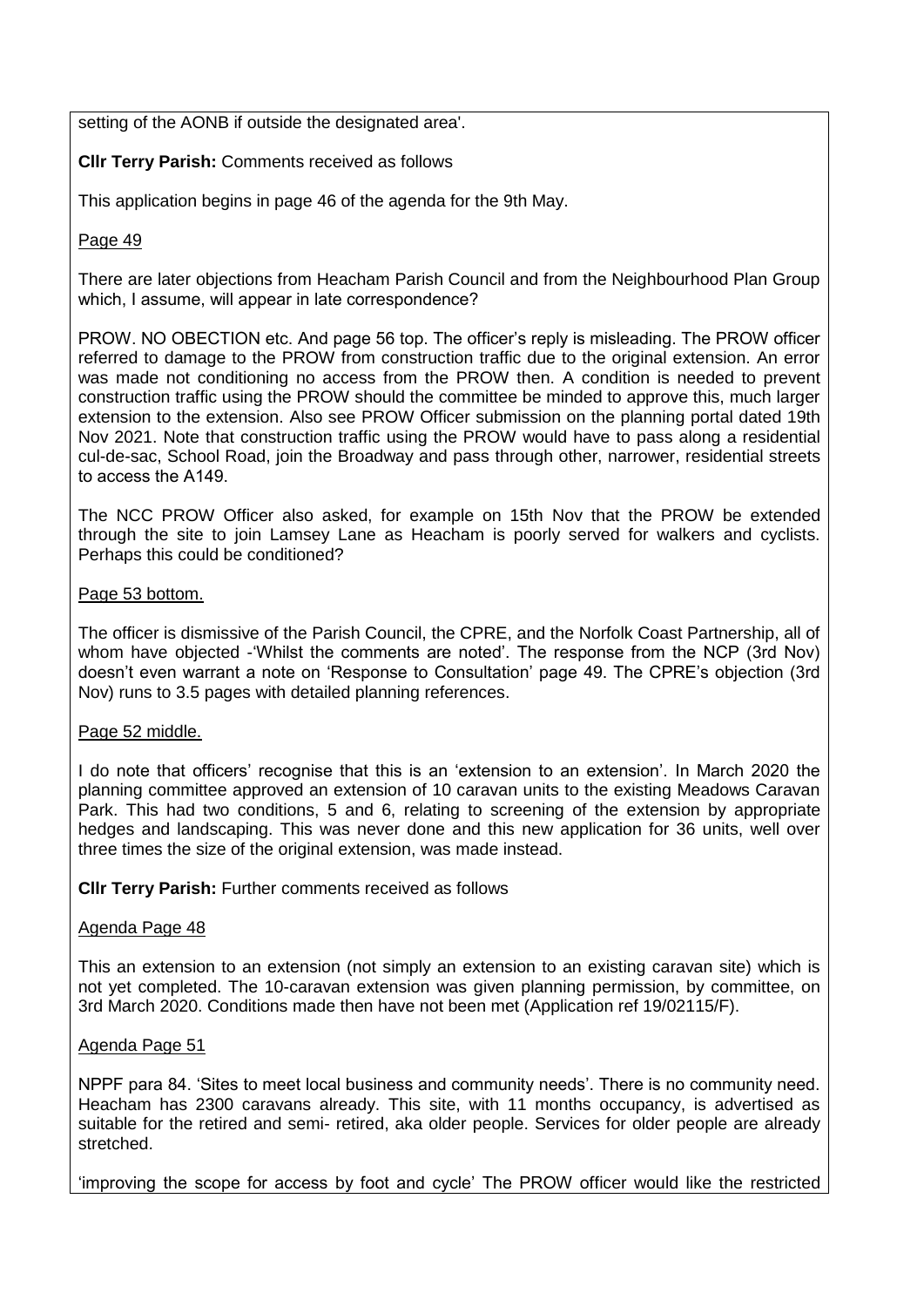byway which meets the corner of the site to be extended through the site to Lamsey Lane.

Core Strategy CS 06 'will not be of detriment to the landscape'. It will be, the development is just below the ridge of the highest 'hill' in Heacham - on that side of the A149.

#### Agenda Page 53

Heacham Neighbourhood Plan. In particular ref 5 and 7. Five: The site does not have to be accessed through the centre of the village but, in reality, will be as the Lamsey Lane /A149 junction is dangerous and frequently avoided by all once they know their way around, and, in the season, access to Hunstanton is delayed by queues on the A149 so traffic cuts through Lamsey Lane, through Heacham and away.

Seven: In this proposal there are no links to wider tourism or land use initiatives that provide demonstrable benefits to the local area so it does not conform with the Draft Neighbourhood Plan. There is another development, coming forward in the vicinity, which will meet these criteria.

#### Agenda Page 54

Paras 2 and 3. There are public views of the site all the year round from the restricted byway which leads to a corner of it. Further development would break the view across fields to a treeline on the ridge so para 7 of the Draft Neighbourhood Plan is breached.

#### Agenda Page 55

Protected sites and species. The ecological assessment was done after the site was degraded during both work on the current extension and preparation for this new application.

The field was left fallow for many years and had an abundance of small willow in the wet half and tall flowering wild flowers in the drier. Many species of butterfly were found in this area and in the verge of the restricted byway outside of it. This verge was also degraded during work to install a water connection to serve the site.

Bats do cross the site. Rabbits used to be plentiful which fed stoats.

Many bird species visited the site and likely nested. Larger species like marsh harriers and buzzard few over it, occasionally perching. Barn Owls patrolled this field and adjacent ones.

#### Agenda Page 56

Historic environment service. I agree that the site may be of archaeological significance being on a 'high' spot. Early Saxon burials (circa AD 500) have been found at the bottom of the hill as the village proper starts.

## **CPRE:**

Having just read the report for 21/01877/FM I am disappointed to see that none of the detail of the attached objection from CPRE Norfolk has been relayed to the Planning Committee, instead just stating that "CPRE Norfolk objects to the above planning application as approval would go against various policies within the adopted Local Plan and the National Planning Policy Framework (NPPF)", and that our comments are "noted".

I am sure you will appreciate the importance of ensuring all concerns are relayed to Councillors to enable them to make as informed a decision as possible, as well as realising that objections are not undertaken lightly. In particular, Policy CS10's requirement for tourism uses being located in or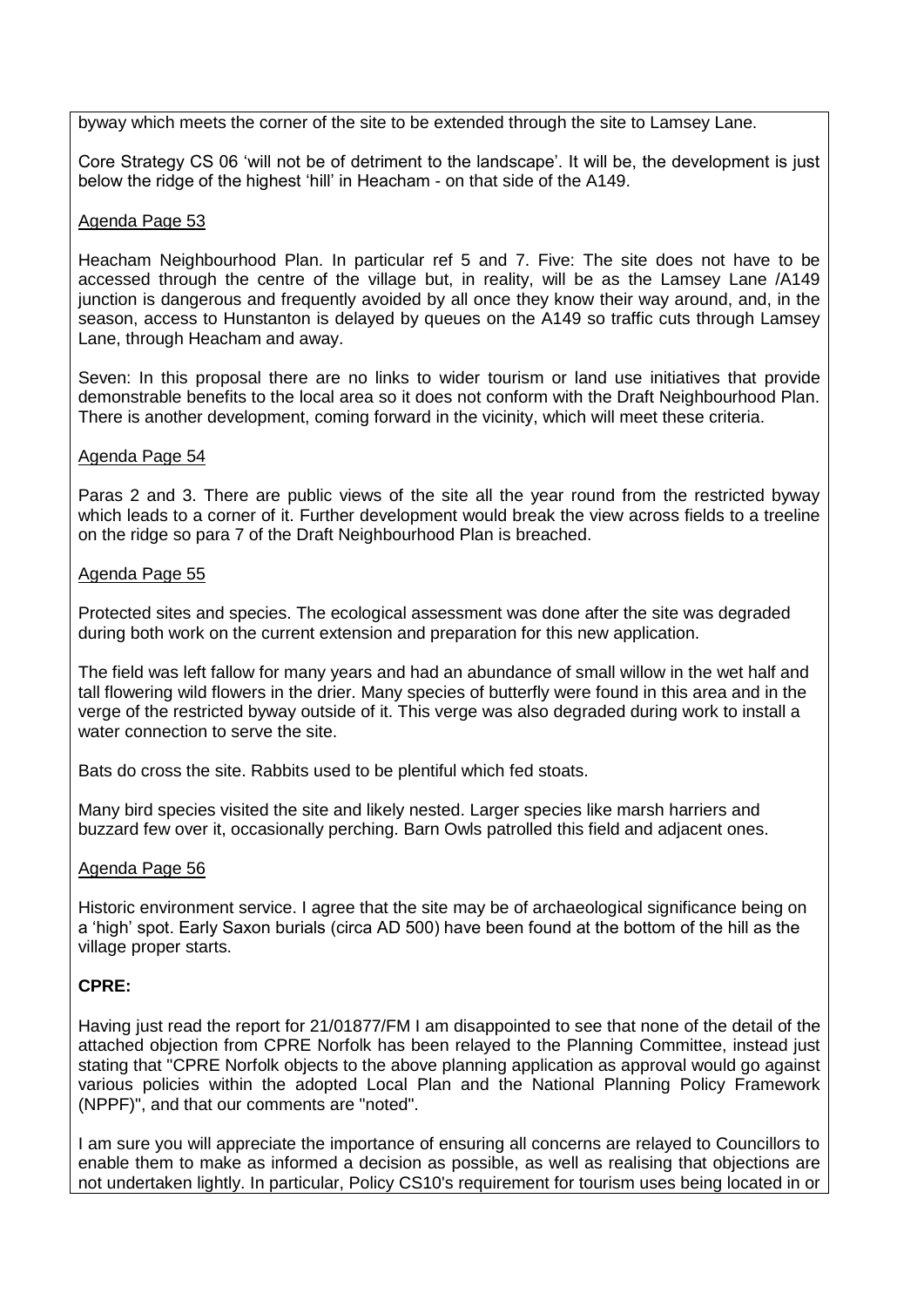adjacent to development boundaries is not fully addressed in the report, along with various other points of detail in the attached objection.

Therefore, I would be grateful if CPRE Norfolk's objection would be copied to members of the Planning Committee in advance of the meeting on 9 May.

## **Natural England:**

No objection to the amended plans.

**CORRECTION:** Norfolk Coast Partnership were missed off the list of original representations. Their response is set out below.

## **Norfolk Coast Partnership:**

The proposal fails to meet DM 11, no Business Plan has been submitted and screening will only create more visual disturbance in this open landscape.

DM11 'Small scale proposals for holiday accommodation will not normally be permitted within the Norfolk Coast Area of Outstanding Natural Beauty (AONB) unless it can be demonstrated that the proposal will not negatively impact on the landscape setting and scenic beauty of the AONB or on the landscape setting of the AONB if outside the designated area'.

Although the National Planning Policy Framework (NPPF) does not specifically refer to setting in the context of AONBs, the National Planning Practice Guidance (NPPG) confirms that 'Land within the setting of these areas often makes an important contribution to maintaining their natural beauty, and where poorly located or designed development can do significant harm. This is especially the case where long views from or to the designated landscape are identified as important, or where the landscape character of land within and adjoining the designated area is complementary. Development within the settings of these areas will therefore need sensitive handling that takes these potential impacts into account'.

Increased vehicle movement, lighting, physical structures and associated infrastructure will have an impact on views within and towards the AONB. Therefore we object to the proposal.

## **Assistant Director's Comments:**

The Neighbourhood Planning group's comments are included within this late representations document.

Policy 9 of the Draft Heacham Neighbourhood Plan 'Enabling Employment Opportunities' relates to workshops, shops and business units. It is considered the proposed development satisfies the three criteria whilst point 2 (fibre broadband) is not relevant to the proposal.

Policy 11 'Holiday Accommodation' is addressed under the principle of development section within the committee report, Member's attention is therefore drawn to page 53 of the report.

PROW and highways have not objected to the proposal. Whist construction traffic may have to use various types of roads to access the application site, this is only a temporary measure for the construction and is not considered to be a long-term effect of the proposal. The proposal also confirms that access for the caravan site will be taken from Lamsey Lane. Therefore, in the absence of an objection form the Highway Authority, it is considered temporary use of surrounding roads to facilitate construction of the caravan site would not warrant refusal.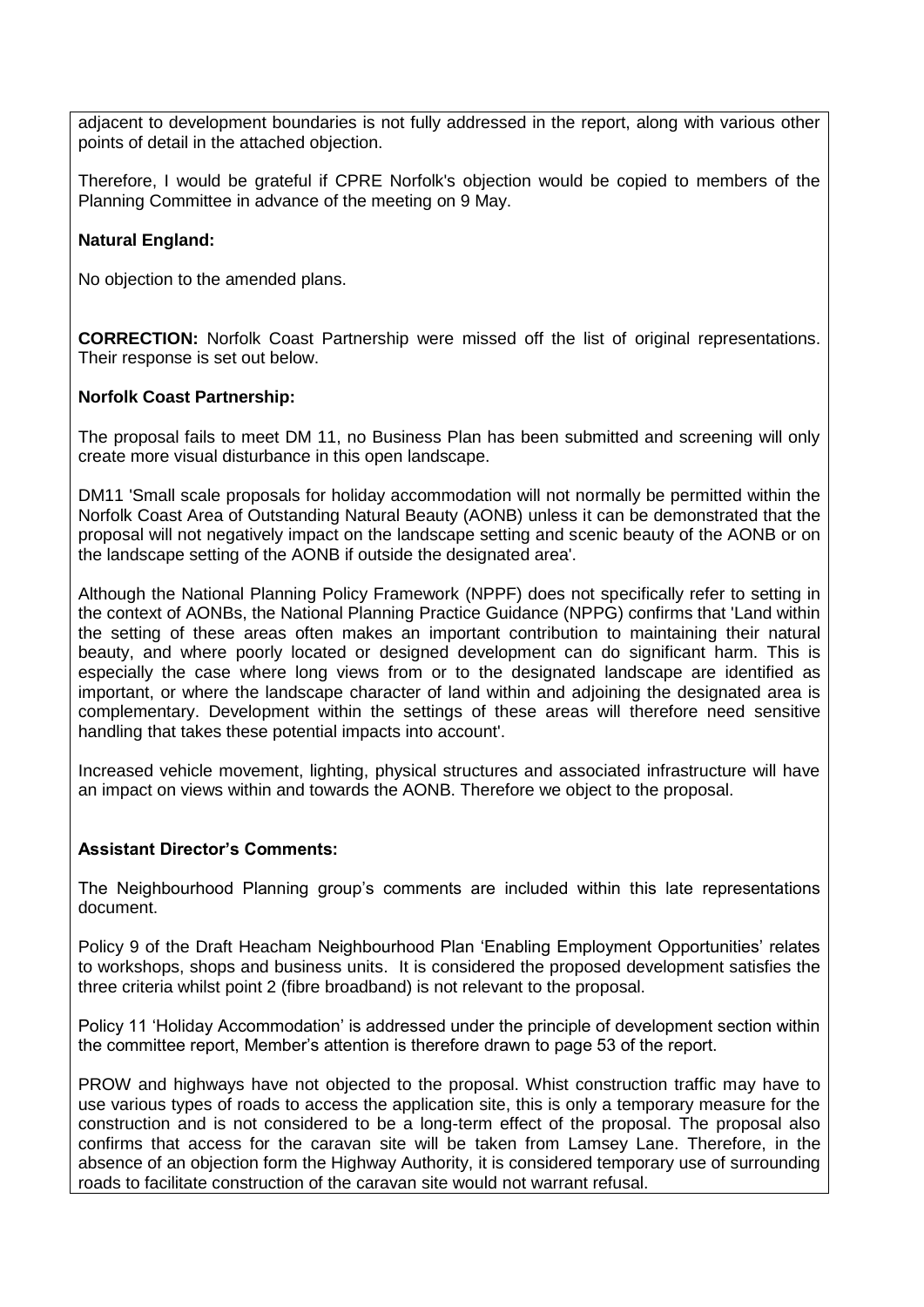The proposal will restore hedge lines along the site boundary, and additional hedgerow planting is also to be secured via condition. It is not considered that views of the site from afar will be detrimentally impacted by the proposed development and that the character of the surrounding countryside will be maintained.

CPRE's full consultee comments are available to view on the Council's website. Policy CS10 is addressed under the principle of development section of the report, Member's attention is therefore drawn to this section of the report (pages 51-53).

A business plan has been submitted in support of the application and as detailed within the officer's report, which was considered to be appropriate and proportionate, detailing how the proposed application would operate in association with the existing caravan park.

As detailed within the Officer's report an LVIA was submitted in support of the application and concluded that there would be limited visual harm to the AONB and wider countryside.

Therefore taking into account the late representations it is considered the application has been carefully balanced with regard to the effects on the local environment and on the wider area whilst applying weight to the Local Plan and the Draft Neighbourhood Plan.

Notwithstanding the approval of 19/02115/F the applicant has requested that the second part of Condition No. 4 is removed as it not practicable to keep an up to date register due to the proposed caravans are in private / long term rent which the occupants can undertake multiple comings and goings over the course of the rental period. However, a register of visits can be kept by the occupants of each of the caravans, not necessarily just the owner of the site. It could be considered that given the agreement each occupant enters with the site owner that they are partly responsible for any site licensing requirements and to ensure a register is kept of the visits.

## **CORRECTION:**

Reasons for conditions 7 and 11 to be amended as follows.

Reason linked to condition 7

In the interests of proper planning and in accordance with the NPPF para. 205. This has to be precommencement because it deals with archaeology, and must be dealt with at the earliest stage in the development.

Reason linked to condition 11

To ensure that there is a satisfactory means of drainage in accordance with the NPPF. This needs to be a pre-commencement condition, as drainage needs to be designed at the earliest stages of development to ensure the site will be suitably and properly drained.

## **Item 8/2(b) Page No. 60**

## **The Norfolk and Fens Cycling Campaign**:

Attach a drawing illustrating the sustained objections from KLWNBUG, The Norfolk and Fens Cycling Campaign, to the above application on highway safety grounds, so we urge you to change your recommendation to refusal in line with NPPF paragraph 111, or at very least attach an additional condition requiring the highway designs as built to follow the national Cycle Infrastructure Design manual LTN 1/20 in full.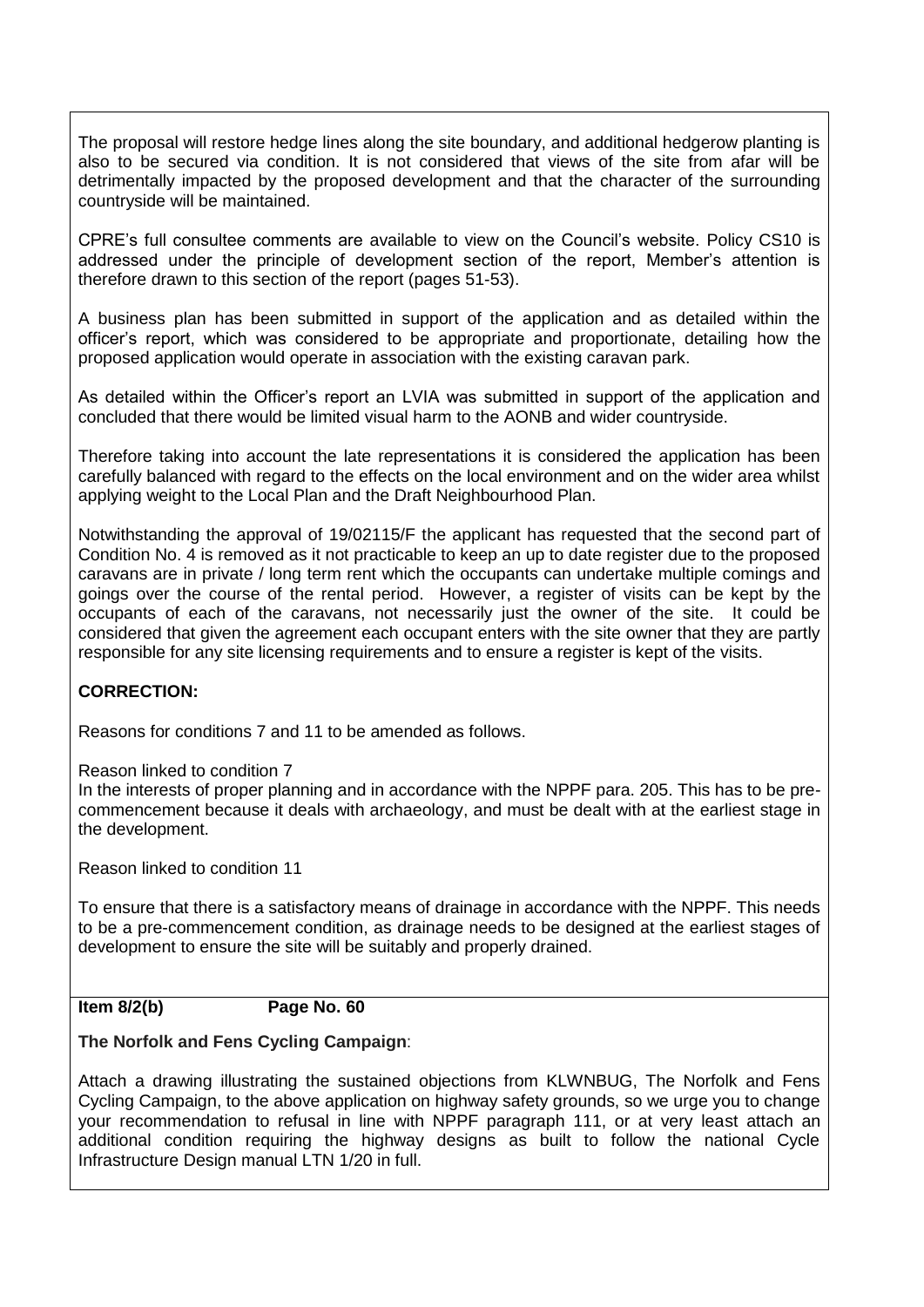As I am sure you know, councils are starting to see national funding reduced or withheld for failing to implement the national "Gear Change" transport policies and we expect planning decisions to be taken into consideration from this summer, so we urge you not to risk West Norfolk losing valuable funding due to failure to enforce the NPPF paragraphs on sustainable transport.

We are very disappointed that neither the applicant nor the councils have engaged early with us on this application, as recommended by the Cycle Infrastructure Design manual LTN 1/20 and as done on some earlier phases of the Lynnsport Area developments.

Finally, I repeat our frequent objections to revised plans being submitted just over a week before the hearing and the council deciding applications where it has an interest in the applicant.

Whilst I would agree that there is merit in some of the issues identified by Mr Ray, these can be dealt with following the grant of planning of permission during the development of detailed engineering drawings.

## **Norfolk County Council Highways:**

The County Council's standard estate road condition that is either already on the outline permission or should be included in any future reserved matters permission requires the applicant to provide detailed drawings for approval for the roads, footways and cyclepaths, etc. Consideration of any future detailed drawings will take due regard to all relevant local and national guidance, including LTN1/20, which therefore does not need to be specifically mentioned in any condition.

With regards the two developments, the comments by Mr Ray can be summarised as follows

- **Design of the South Wootton roundabout** This is not a consideration of this application and is subject to a separate approval process, following the granting of outline permission
- **Missing crossing at junctions and across the spine road** This is a detailed design matter that can be dealt with following the grant of permission.
- **Ramps must be sinusoidal** This is a construction detail that can be dealt with after the grant of permission.
- **Safety Buffer adjacent to lay-bys** This is a detailed design matter that can be dealt with following the grant of permission, although will require a very minor adjustment to the layout to provide a 0.5m buffer.
- **Substandard width of paths** The highlighted paths have been designed as footpaths and a largely not intended to be adopted. I would have no objection to the highlighted sections being widened, but couldn't justify a recommendation of refusal if they are not.
- **Sharp corners at junctions** This is a design matter that can be dealt with following the grant of permission, although will require a very minor adjustment to the layout to provide the appropriate radius.

## **Assistant Director's Comments:**

The drawing submitted on 5 May can be viewed on the council's website.

In respect of the comments provided by KLWNBUG attention is drawn to the recommended conditions and in particular Nos. 2, 3 and 5. The proposed conditions require the applicant to submit an application to discharge the planning conditions prior to the commencement of works and final occupation on the site. The conditions require details of the construction of roads, footways, cycleways, street lighting and foul and water sewers within the site to be submitted for their approval. Furthermore, the detailed highway design will also be subject to the separate approval and adoption process of the Highway Authority made under section 38 and 278 of the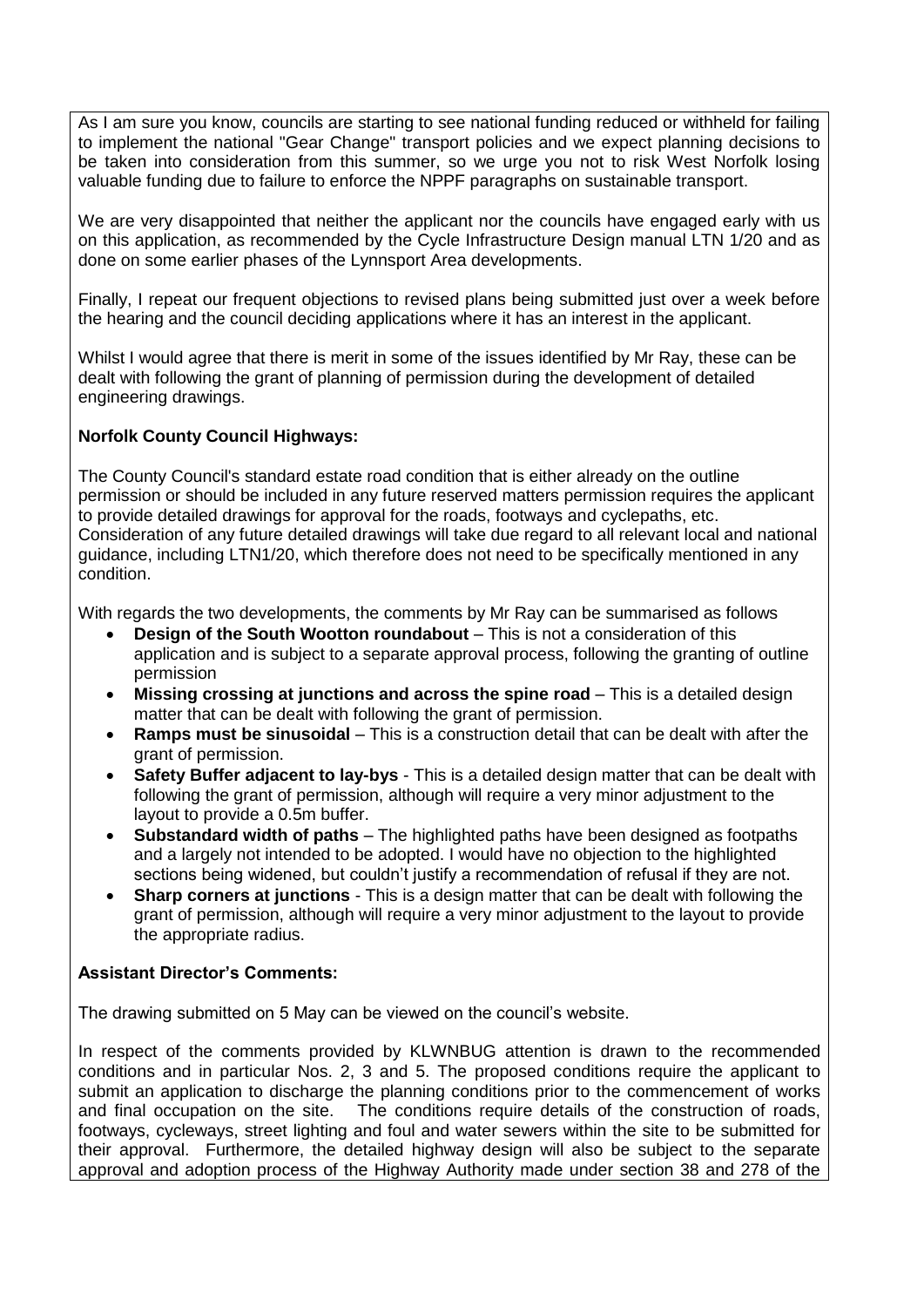## Highway Act.

It is of note that there are no objections from Norfolk County Council as the highway authority, who consider pedestrian and cycling accessibility and safety when considering planning applications. Taking into account the recommended planning conditions and the technical approval process of the Highway Authority, it is considered the alterations highlighted by KLWNBUG can be considered when dealing with the details for the road and footway specification. As such it is considered the comments of the KLWNBUG can be addressed through the discharge of the planning condition.

This is confirmed in the highway response above.

**Item 8/2(c) Page No. 85**

**CORRECTION:** Page 85 and 86 – Wooton should read Wootton.

## **Further comments received:**

## **Natural England:**

The advice in our previous response applies equally to this amendment although we made no objection to the original proposal.

## **Open Space Officer:**

- An open space works specification should be provided prior to commencement of development, showing full detail of all equipment, fencing, safety surfacing and associated street furniture. Wooden equipment would be advised against, particularly if wood enters the ground (instead metal shoes should be used). Equipment and surfacing to meet respective BSEN1176 and BSEN1177 standards;
- Development attracts a requirement for 56m2 per dwelling of open space (in a 70/30 split between amenity/outdoor sport and suitably equipped children's play space) For the avoidance of doubt, this cannot include the proposed retail area or areas dedicated to drainage;
- For ease of maintenance, large areas of open space should be accessible with tractor-drawn equipment, with suitable gaps in between trees and other features;
- Areas expected to be maintained by individual occupiers should be within the natural curtilage of the associated property and capable of being maintained with standard domestic tooling;
- Retained trees should be subject to full arboricultural assessment with all action points addressed prior to open space coming into use/adjoining houses becoming occupied.
- Ongoing maintenance should include regular inspections and be robust enough to prevent, in so far as is reasonably practicable, issues such as falling limbs/branches which can generate complaints from adjoining occupiers;
- If SUDs areas are expected to be stood with water, a natural vegetative boundary should be allowed to establish around the water's edge as a natural buffer against the adjoining open space;
- Were the Borough Council to be asked to maintain in future, we would insist on a simplification of the proposed landscaping, with a predominance of amenity grassland capable of being maintained with tractor-drawn equipment. Shrubs and hedge lines against private driveways can be particularly difficult to access and maintain without access to all three sides;
- Dog and litter bins should be distributed around the site, within locations accessible by vehicles for emptying/maintenance;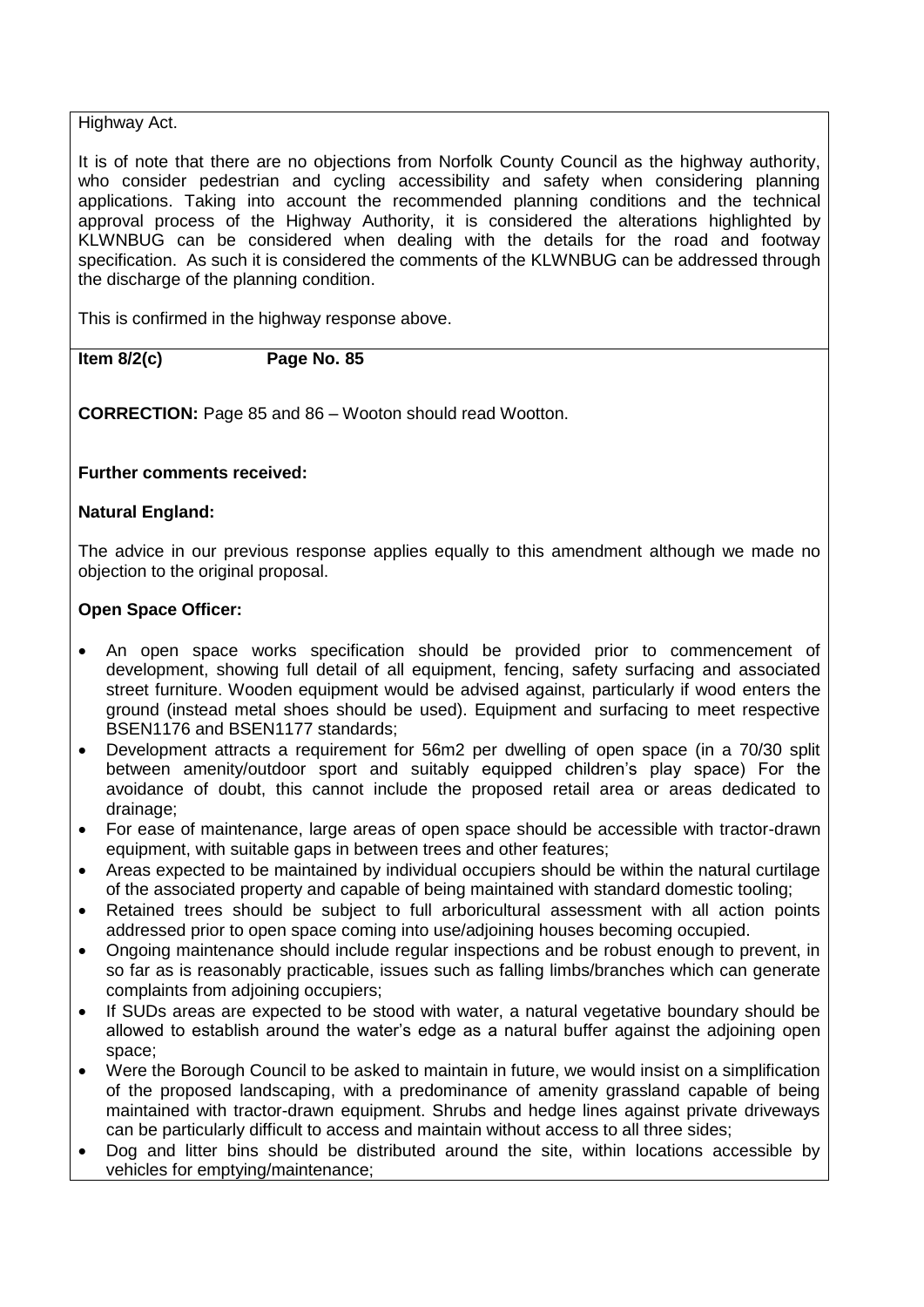Provision of allotment gardens should be with consideration to waiting lists for existing plots to assess demand. Suggest consulting with the Parish Council. Unless allotments are to be vested in the Residents' Management Company or allotment association, these should be managed by the Parish Council (BCKLWN do not manage allotments outside of King's Lynn);

# **Arboricultural Officer:**

- The updated tree protection plan and the landscaping plan have been considered and it can be confirmed that there is no objection to the proposal.
- It is worth noting that approximately 100 trees will be removed to facilitate the proposed roundabout/access to the site and approximately 168m of hedging being removed, mainly through the interior of the site. I am however satisfied that the mitigation planting, 654 standard/heavy standard trees & 16,104 hedging plants, is more than adequate.
- Could you condition the arb report and plans authored by Oakfield Arboricultural Services, plan number: OAS 22-145-TSS01 please? Could you also condition the landscaping plans numbered: LA797-010 & LA797-007 please? These detail the landscaping layouts for POS land and development land.

# **The Norfolk and Fens Cycling Campaign**:

- Please find attached a drawing illustrating the sustained objections from KLWNBUG, The Norfolk and Fens Cycling Campaign, to the above application on highway safety grounds, so we urge you to refuse in line with NPPF paragraph 111, or at very least attach an additional condition requiring the highway designs as built to follow the national Cycle Infrastructure Design manual LTN 1/20 in full.
- As I am sure you know, councils are starting to see national funding reduced or withheld for failing to implement the national "Gear Change" transport policies and we expect planning decisions to be taken into consideration from this summer, so we urge you not to risk West Norfolk losing valuable funding due to failure to enforce the NPPF paragraphs on sustainable transport.
- We are very disappointed that neither the applicant nor the councils have engaged early with us on this application, as recommended by the Cycle Infrastructure Design manual LTN 1/20, despite our visit to the first public consultation event.
- Finally, I repeat our frequent objection to revised plans being submitted about a week before the hearing. This risks railroading or excluding community groups and reduces the time councillors have to scrutinise the plans upon which they have to decide. Please consider deferring this decision to the next meeting to allow fuller scrutiny.

The drawing submitted annotates a site plan of the development showing where there are deficiencies in the highway design for cycling.

# **Local Lead Flood Authority:**

- Following on from our comments on application FW2022 0063, we remain unable to recommend approval of this Reserved Matters application at this time as we cannot identify any significant changes to the layout. The comments from the previous reviews still apply to this application.
- We note from the planning and landscaping layouts submitted that the development layout may not be able to provide a suitably robust surface water drainage strategy that satisfies the requirements of condition 18 and suitably addresses the four SuDS pillars in its current layout. We welcome the use of attenuation basins but if the work required in order to discharge condition 18, such as additional modelling, reveals the need to increase the size of the basins, this may not be possible due to the lack of available space surrounding the basins.
- In addition, the LLFA considers that the current proposed housing density does not leave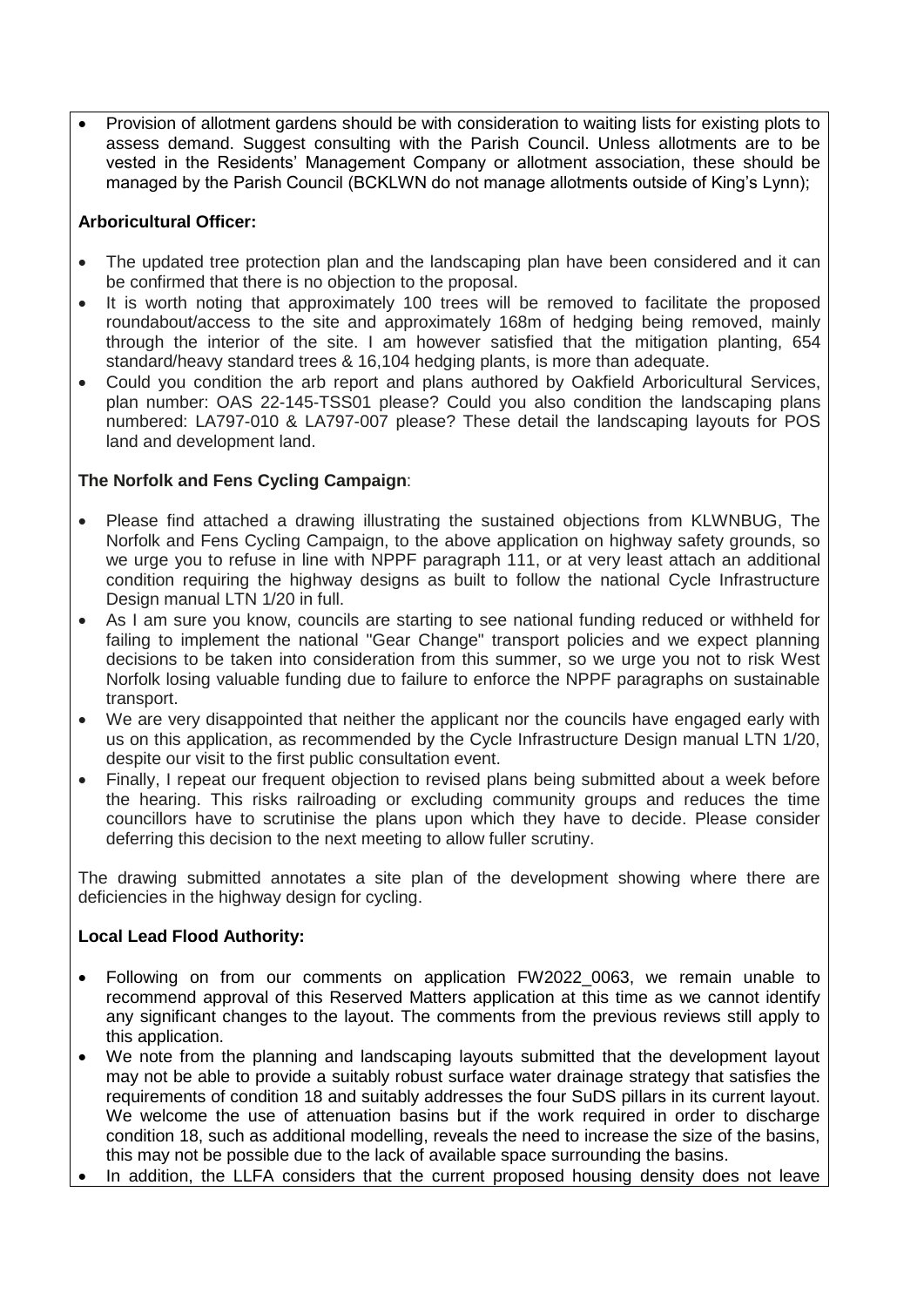enough space for drainage infrastructure that addresses the four SuDS pillars to be implemented in subsequent drainage schemes. While it is noted that the attenuation basin is one drainage infrastructure element that addresses the four pillars of SuDS, the four pillars have not been considered across the wider drainage network, particularly in relation to biodiversity and amenity value. Additionally, if modelling of critical rainfall events leads to the need for water quantity management measures further to the basin in other areas of the site, this could prove difficult due to the lack of available space.

 Informative - We note that details of the drainage strategy have been provided, presumably in an effort to discharge Condition 18. These documents should be re-submitted as a separate Discharge of Condition application to be reviewed separately to the Reserved Matters application. We will then consider the outcome of the Discharge of Condition application when we revisit the Reserved Matters application.

## **The applicant's response to the LLFA:**

- The Reserved Matters application has been formulated in conjunction with Richard Jackson Engineering Consultants who have been advising on technical drainage design. The scheme that has been presented has not been designed in isolation from the drainage requirements of Condition 18. On the 08 April 2022 we submitted all the technical details required to assure the Council and consultees that this is the case and we subsequently applied to discharge Condition 18. The discharge of condition application does not appear to be available online at present, but the application was made on 13.04.2022 with reference PP-11194541. However, we understand that the information provided on the 08th April was sent to the LLFA by the Council and therefore should have formed the basis of their assessment.
- Given the above we find it curious to note that the Annex of the LLFA consultation response, which sets out the information that has been reviewed, only includes the planning layout drawing sheets. This is disappointing given the discussion we held with regards to providing the detailed drainage strategy and submitting the Drainage Design Statement as had been requested. It's not clear why this document hasn't been reviewed by the LLFA as it would have addressed the questions raised in their letter.
- The concern of space required for the drainage basins has been suitably demonstrated and evidenced in the Drainage Design Statement prepared by Richard Jackson Ltd. It should also be noted that this information has been submitted as part of the application to discharge condition 18 of the outline permission.
- The comments relating to lack of consideration of the 'four pillars of SuDS' is again evident through not reviewing the available information. Features are provided across the wider drainage network in addition to the basin as set out in the Drainage Design Statement. Modelling calculations have been provided to demonstrate that storage features are not required elsewhere on the site as all flows can be accommodated in the designed basins. Our landscaping proposals can be read in conjunction with the drainage proposals, these reinforce that ecological and biodiversity benefits of the lagoons have been considered as required by the four pillars of SuDS design.
- In terms of process the outline consent requires that the drainage details would be discharged prior to commencement of development on site and therefore does not preclude the approval of the Reserved Matters from taking place in advance of that condition being discharged. Therefore, we would respectfully request that our application be presented to the Committee on the 9th May as currently programmed and that the focus of the drainage discussion be directed to the discharge of condition application that has been submitted. It is our position that the technical drainage design has been part of the design evolution, that this fully addresses the requirements of Condition 18 and that the scheme will be delivered as currently proposed; and recommended for approval. We consider that this will be confirmed by the LLFA once the full details of our submission have been reviewed by the relevant officers, clearly at present this assessment has not occurred. It would be ideal if the Drainage Design Statement could be reviewed as a matter of urgency and the LLFA be approached to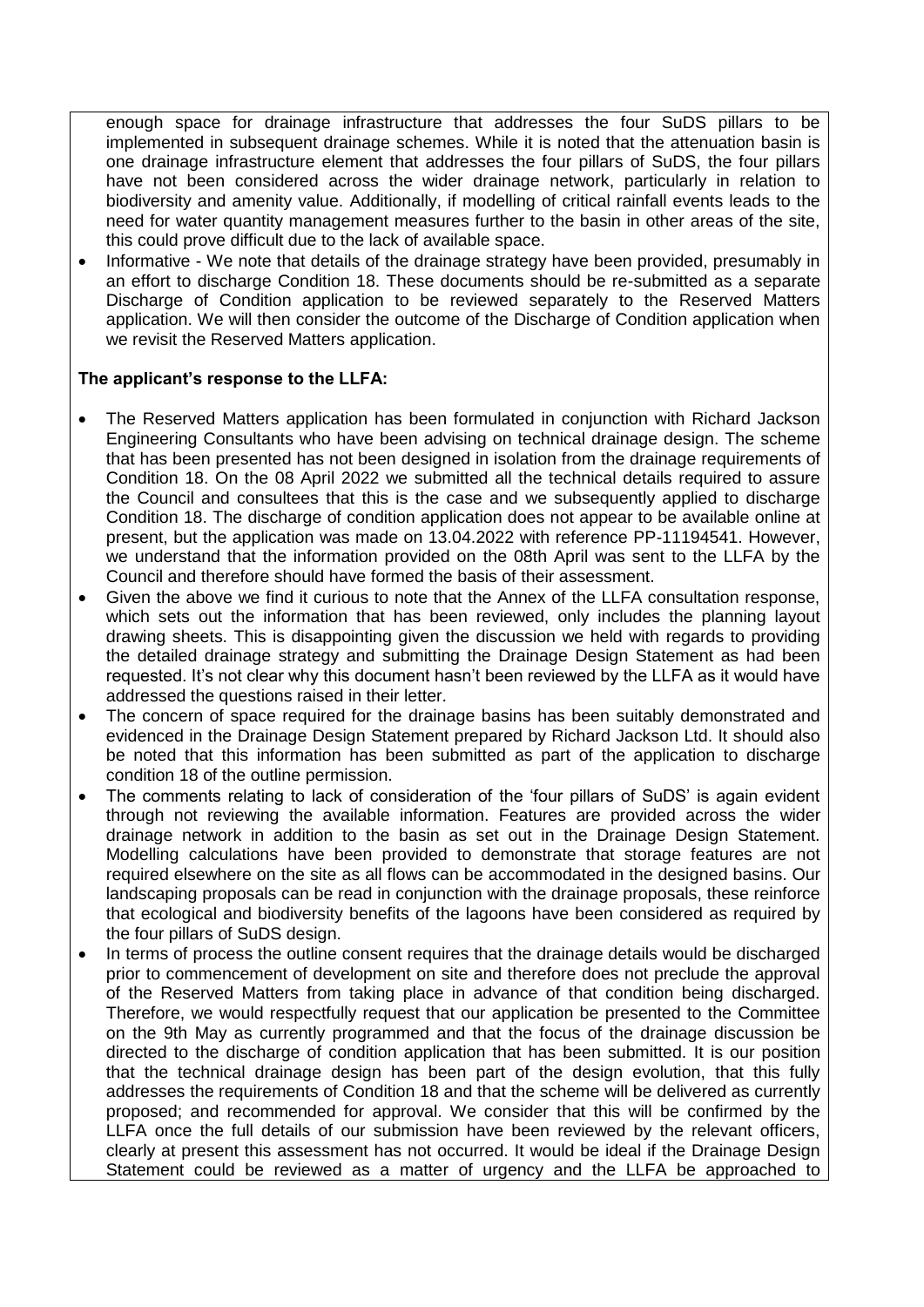reconsider their position against the application, however we would not want this to result in any delay in the Reserved Matters application process as there is suitable scope to continue discussion through the process to discharge Condition 18 and we are confident that the scheme as submitted will be the delivered outcome.

# **Norfolk County Council Highways:**

The County Council's standard estate road condition that is either already on the outline permission or should be included in any future reserved matters permission requires the applicant to provide detailed drawings for approval for the roads, footways and cyclepaths, etc. Consideration of any future detailed drawings will take due regard to all relevant local and national guidance, including LTN1/20, which therefore does not need to be specifically mentioned in any condition.

With regards the two developments, the comments by Mr Ray can be summarised as follows

- **Design of the South Wootton roundabout** This is not a consideration of this application and is subject to a separate approval process, following the granting of outline permission
- **Missing crossing at junctions and across the spine road** This is a detailed design matter that can be dealt with following the grant of permission.
- **Ramps must be sinusoidal** This is a construction detail that can be dealt with after the grant of permission.
- **Safety Buffer adjacent to lay-bys** This is a detailed design matter that can be dealt with following the grant of permission, although will require a very minor adjustment to the layout to provide a 0.5m buffer.
- **Substandard width of paths** The highlighted paths have been designed as footpaths and a largely not intended to be adopted. I would have no objection to the highlighted sections being widened, but couldn't justify a recommendation of refusal if they are not.
- **Sharp corners at junctions** This is a design matter that can be dealt with following the grant of permission, although will require a very minor adjustment to the layout to provide the appropriate radius.

# **Assistant Director's comments:**

The submission of the tree protection plan has fully satisfied the Council's Arboricultural Officer and addresses the comments made by the Open Space Officer. As such it is considered expedient to secure the means of protection for the remaining trees and hedges by planning condition.

The plan submitted by KLWBUG is available to view on the council's website. Turning to the comments provided by KLWNBUG attention is drawn to the decision for the outline consent. As access was considered planning conditions were attached which relate to the construction of roads, footways, cycleways, street lighting and foul and water sewers within the site. Conditions which cover the design of the road and footway network are covered under Condition Nos. 6, 7, 8 and 37. Furthermore, the detailed highway design will also be subject to the separate approval and adoption process of the Highway Authority made under section 38 and 278 of the Highway Act.

Taking into account the planning conditions attached on the outline application and the technical approval process of the Highway Authority, it is considered that if required the alterations highlighted by KLWNBUG can be incorporated into the details for the road and footway specification. As such it is considered the comments of the KLWNBUG, whilst noted, can be addressed if necessary through the discharge of the planning condition.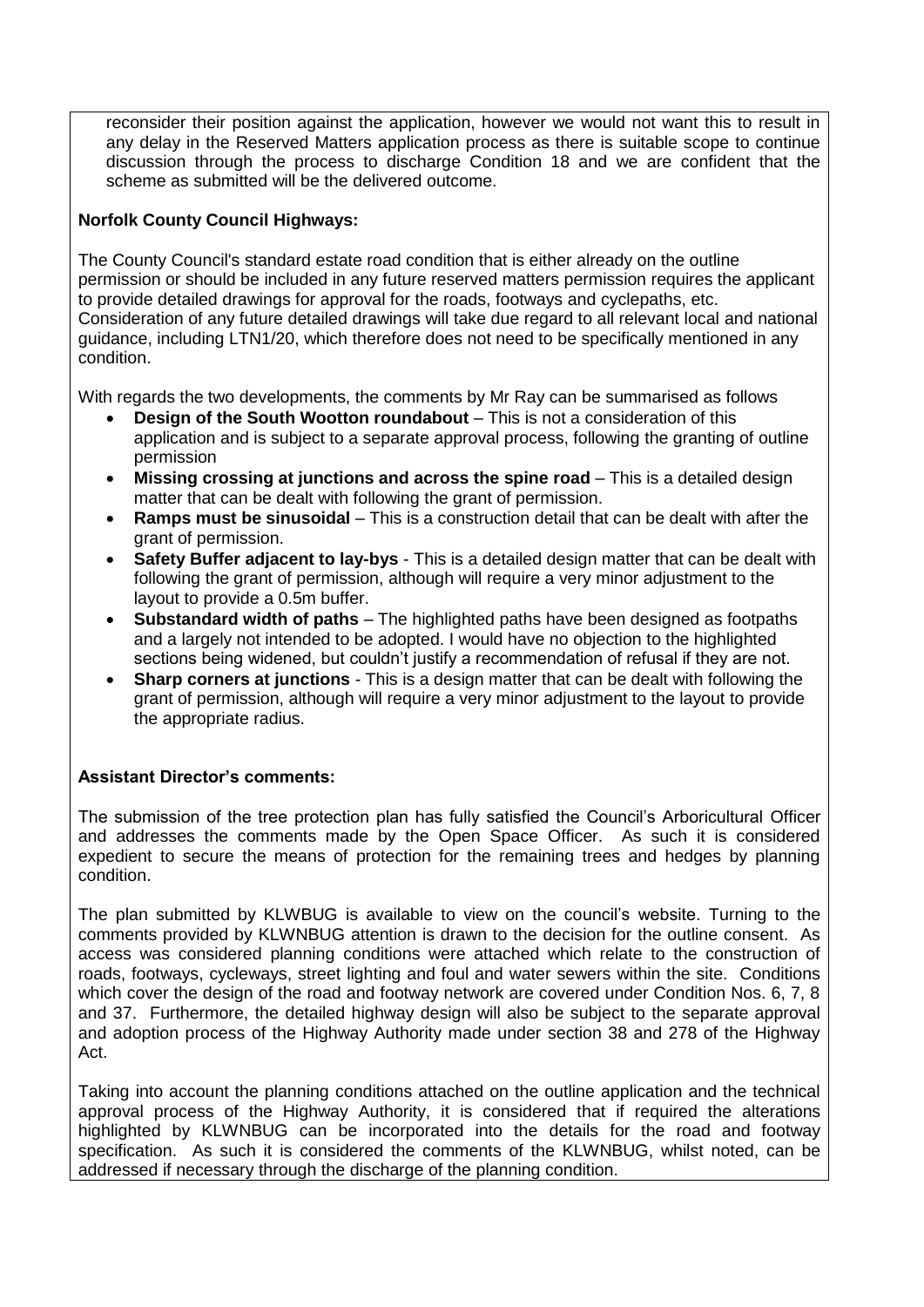This position has been confirmed by the highway authority, set out above.

In respect of the treatment of surface water it is noted the latest comments issued by the LLFA retain their position that they have been unable to support the reserved matters application. However, as the applicant states it can be confirmed that condition 18 attached to the outline consent does require full details to be submitted for a surface water scheme. The condition requires to comprehensively show:

- Surface water runoff rates;
- Attenuation storage to accommodate a 1 in 100 year return period (a minimum storage volume is stated of 12,199m3 which would be link with section 6.13 of the submitted FRA);
- Detailed designs, modelling calculations and plans of the of the drainage conveyance network;
- The design of the attenuation basin will incorporate an emergency spillway and any drainage structures include appropriate freeboard allowances;
- Finished ground floor levels of properties are a minimum of 300mm above expected flood levels of all sources of flooding;
- Details of how all surface water management features to be designed;
- A maintenance and management plan detailing the activities required and details of who will adopt and maintain the all the surface water drainage features for the lifetime of the development.

It can also be confirmed to members that an application to discharge outline planning condition no. 18 has been registered by the Authority and the LLFA has been consulted (amongst other consultees). The LLFA will need to agree to this scheme.

Ordinarily an application of this scale would not be presented to planning committee without the explicit support from the LLFA. However, the applicant has always been made aware of the situation and has requested the application be continued on its current trajectory. It is noted that it has been with the authority for some time. As such it is with Members to determine the application on the basis of what is before them.

When considering this issue however, Members attention is drawn to the fact that outline condition number 18 still needs to be discharged prior to works commencing in any phase of the development (except for the highway improvement works) and this application is currently with the Authority. If an issue can be dealt with by condition then planning guidance is clear that it should be, and this is considered to be the position here.

In terms of the arboricultural officers comments, there is an existing condition on the outline consent dealing with tree protection, and that will be dealt with through the discharge of condition process. The landscaping plans are already conditioned.

## **Item 8/3(a) Page No. 117**

**CORRECTION:** Page 117 - To clarify the applicants are Cllr Tony Bubb and Mrs Bubb.

**Item 8/3(b) Page No. 121**

## **Comments from Cllr Rust:**

Cllr Rust has drawn attention to representations from a local resident in respect of the cabins at Springwood, requesting that this communication is included in the submissions.

**Assistant Director's comments:**